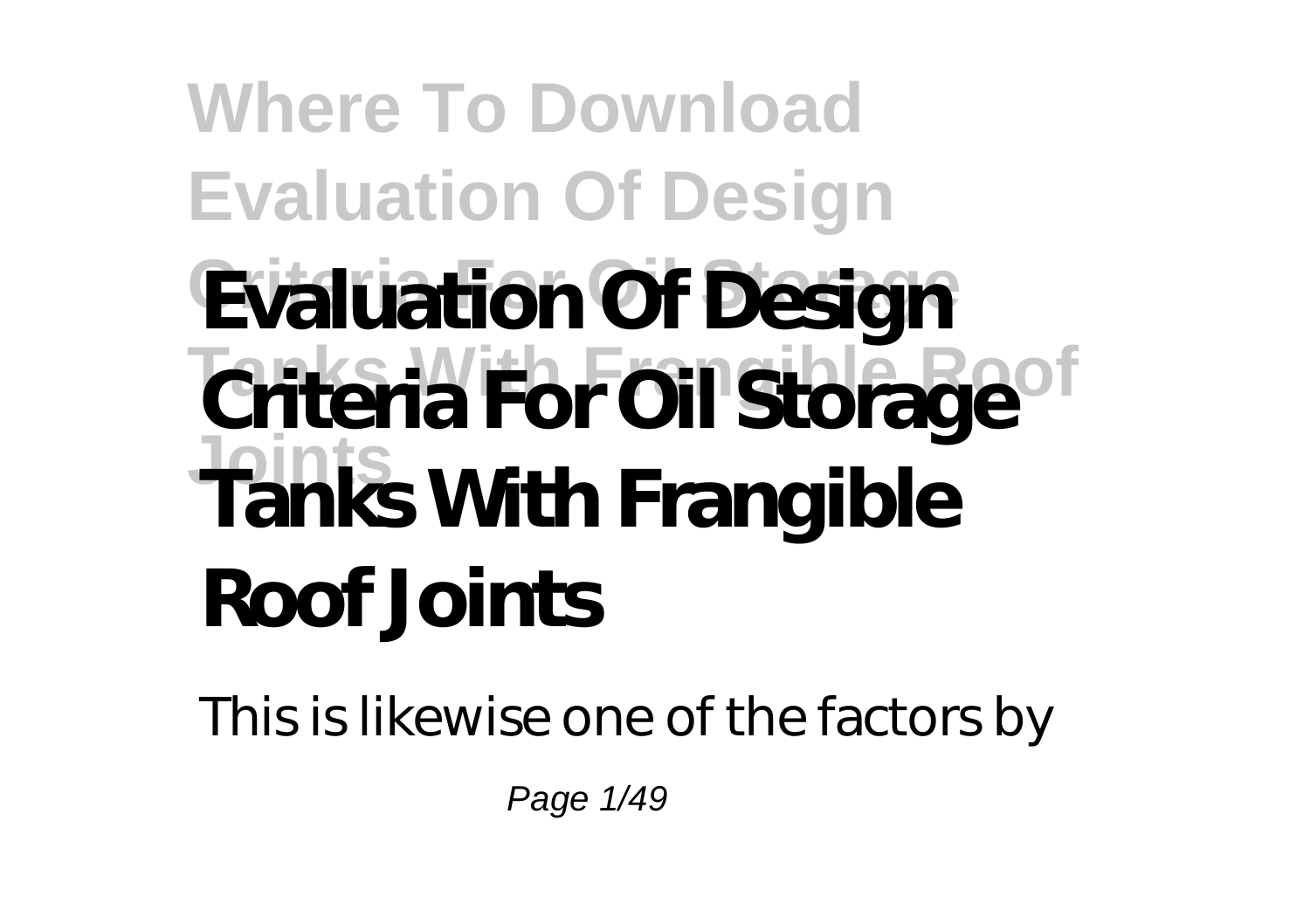**Where To Download Evaluation Of Design** obtaining the soft documents of this **Tanks With Frangible Roof evaluation of design criteria for oil Joints joints** by online. You might not **storage tanks with frangible roof** require more become old to spend to go to the book introduction as with ease as search for them. In some cases, you likewise complete not Page 2/49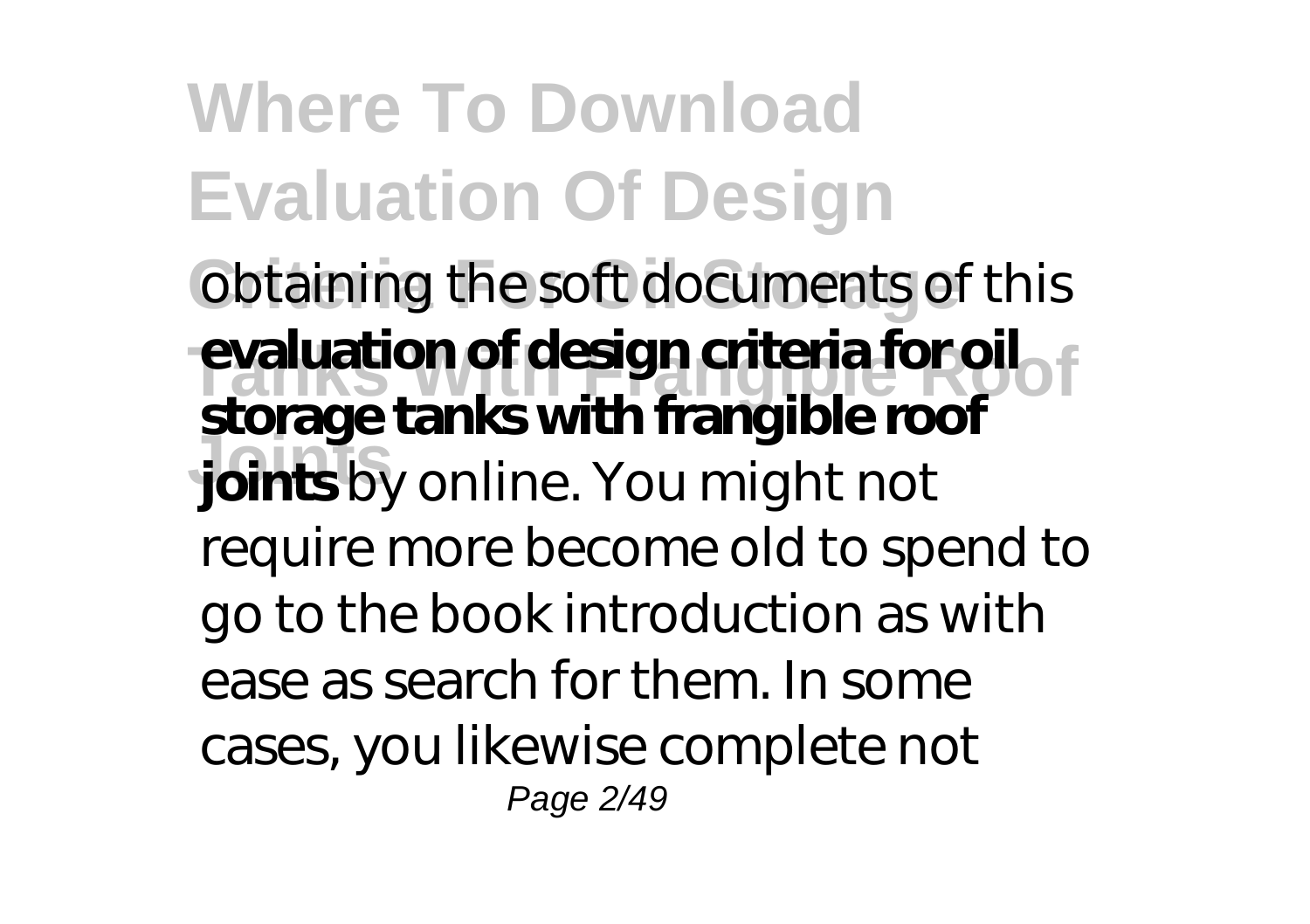**Where To Download Evaluation Of Design** discover the pronouncement<sub>]</sub> e evaluation of design criteria for oil of **Joints** joints that you are looking for. It will storage tanks with frangible roof definitely squander the time.

However below, in the same way as you visit this web page, it will be Page 3/49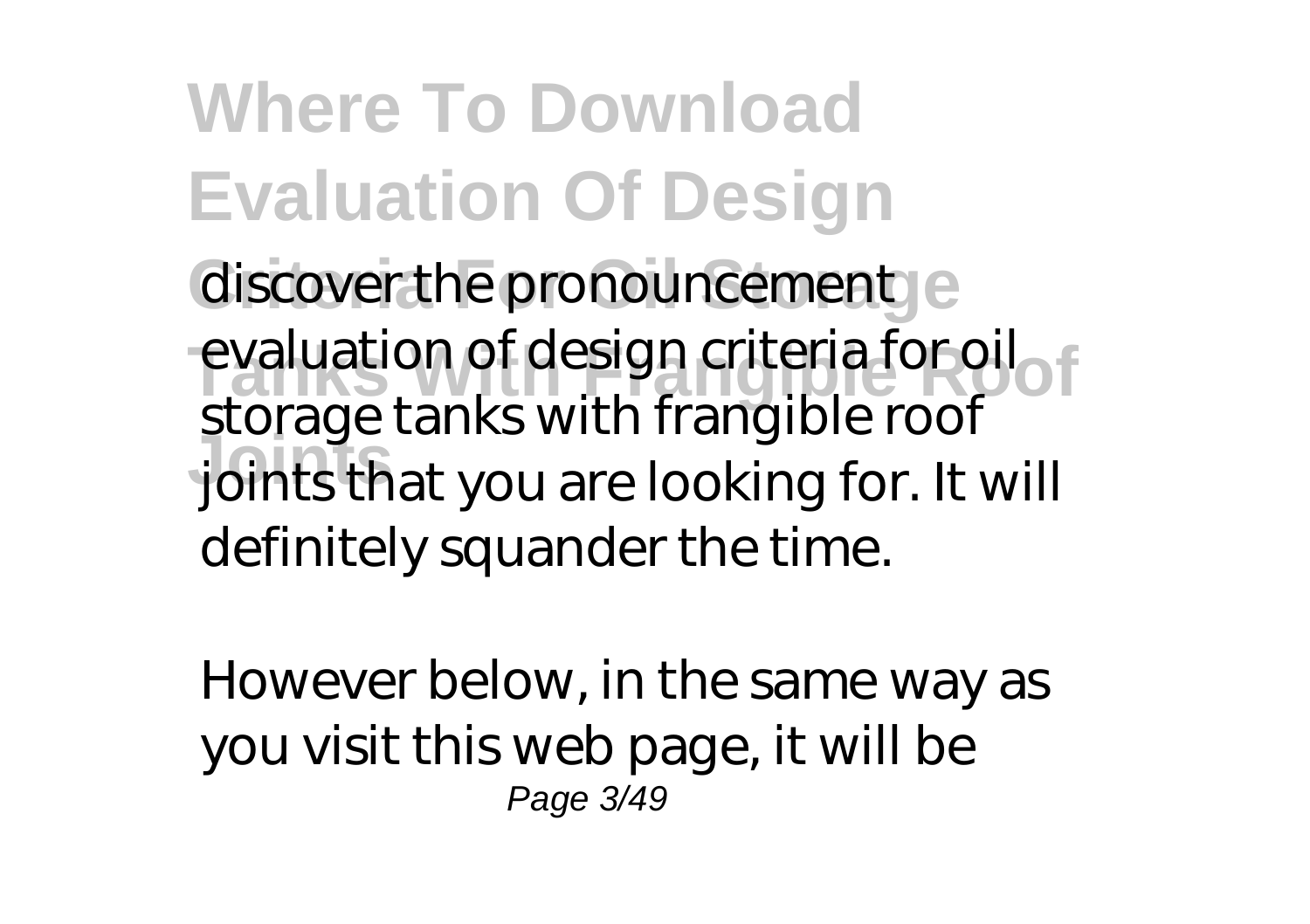**Where To Download Evaluation Of Design** hence utterly easy to get as skillfully as download lead evaluation of oof **Joints** with frangible roof joints design criteria for oil storage tanks

It will not say yes many era as we accustom before. You can pull off it even if play a part something else at Page 4/49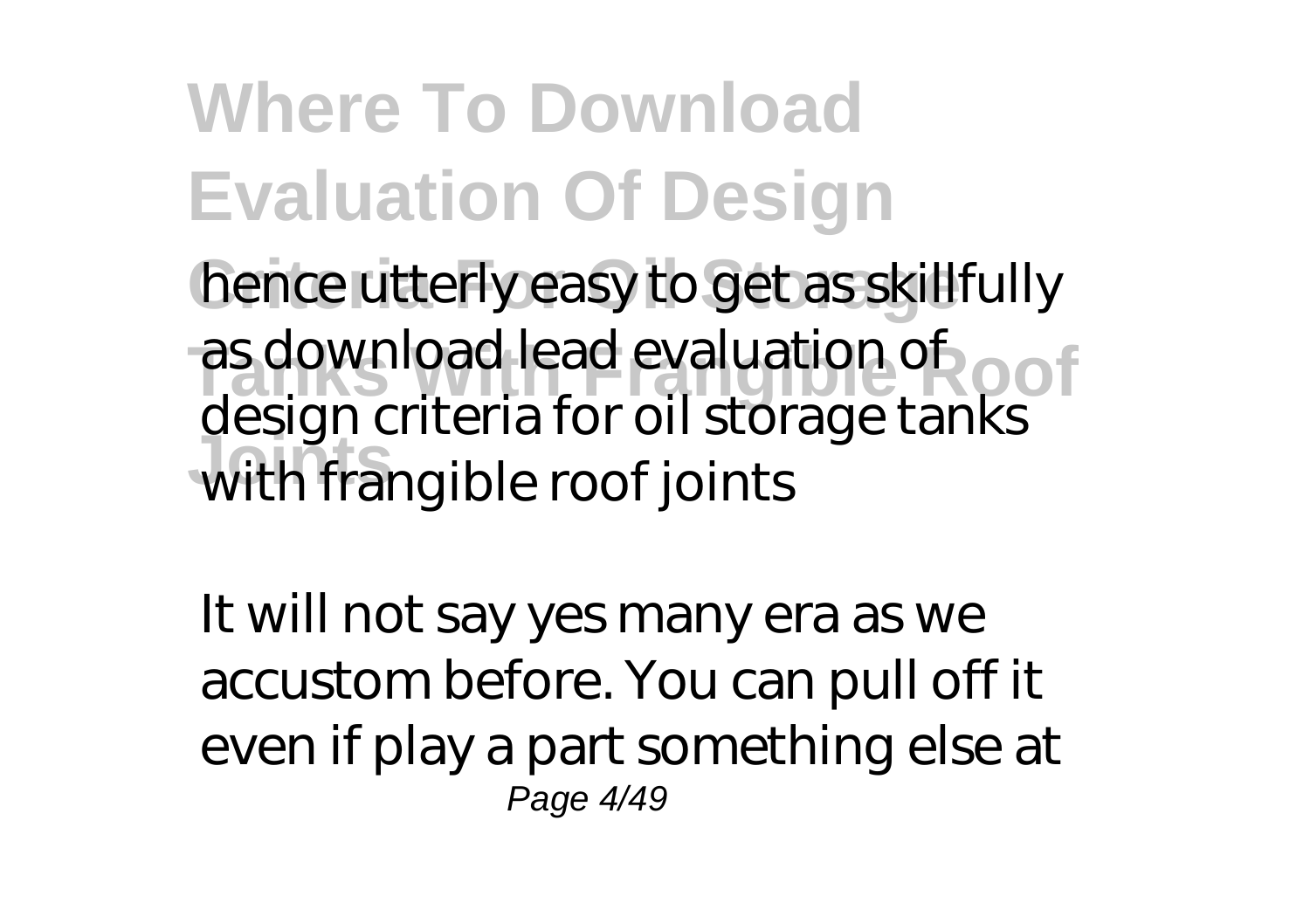**Where To Download Evaluation Of Design** house and even in your workplace. as a result easy! So, are you question? **Joints** funds for under as without difficulty Just exercise just what we have the as evaluation **evaluation of design criteria for oil storage tanks with frangible roof joints** what you afterward to read! Page 5/49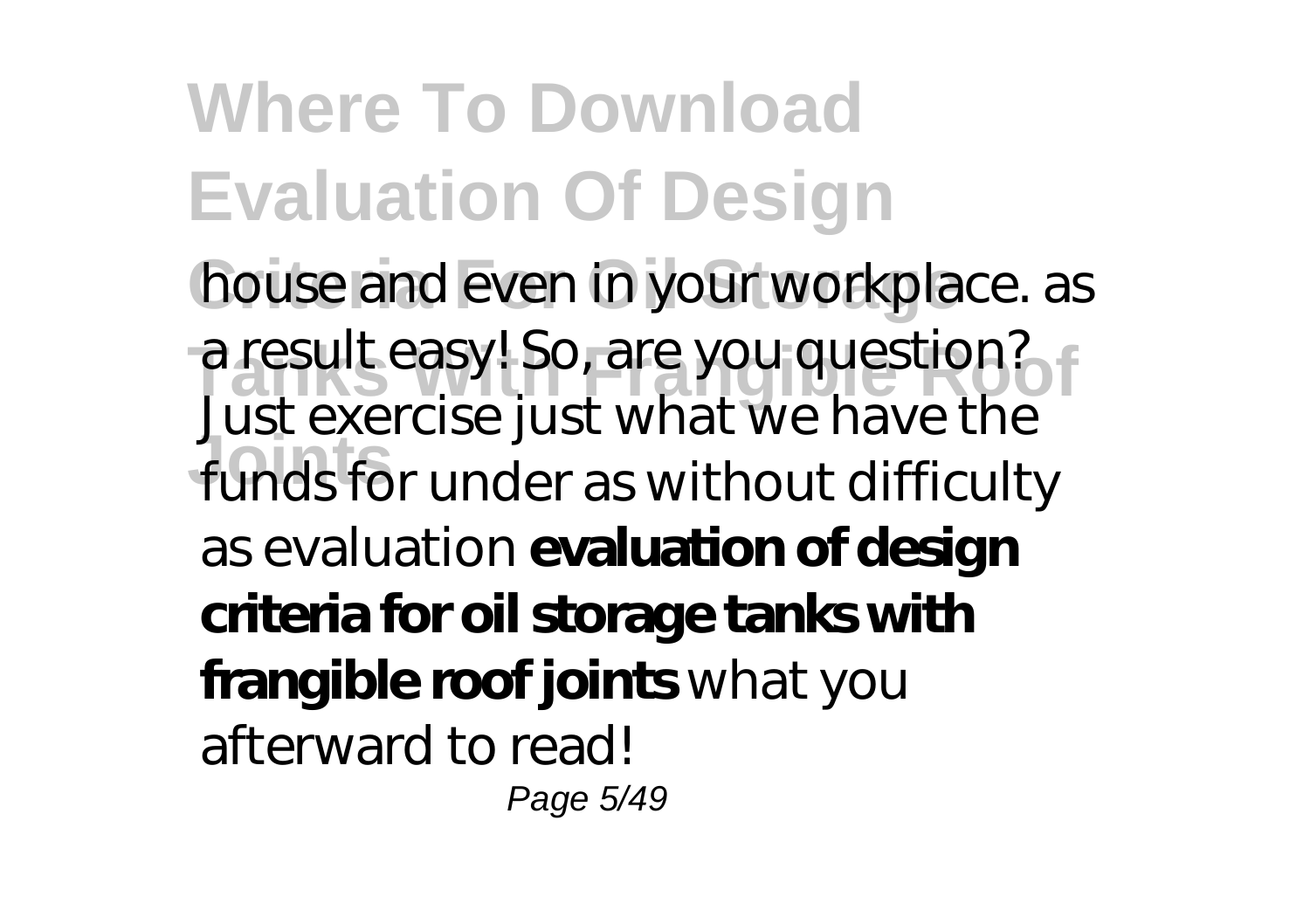**Where To Download Evaluation Of Design Criteria For Oil Storage Tanks With Frangible Roof** Evaluating Books *Assessment design* **Joints** Designer MUST Read! Architecture *criteria* 4 Books Every Product / UX BOOK REVIEW | Operative design + Conditional Design **CISSP Domain 3 Review / Mind Map (2 of 9) | Evaluation Criteria** Page 6/49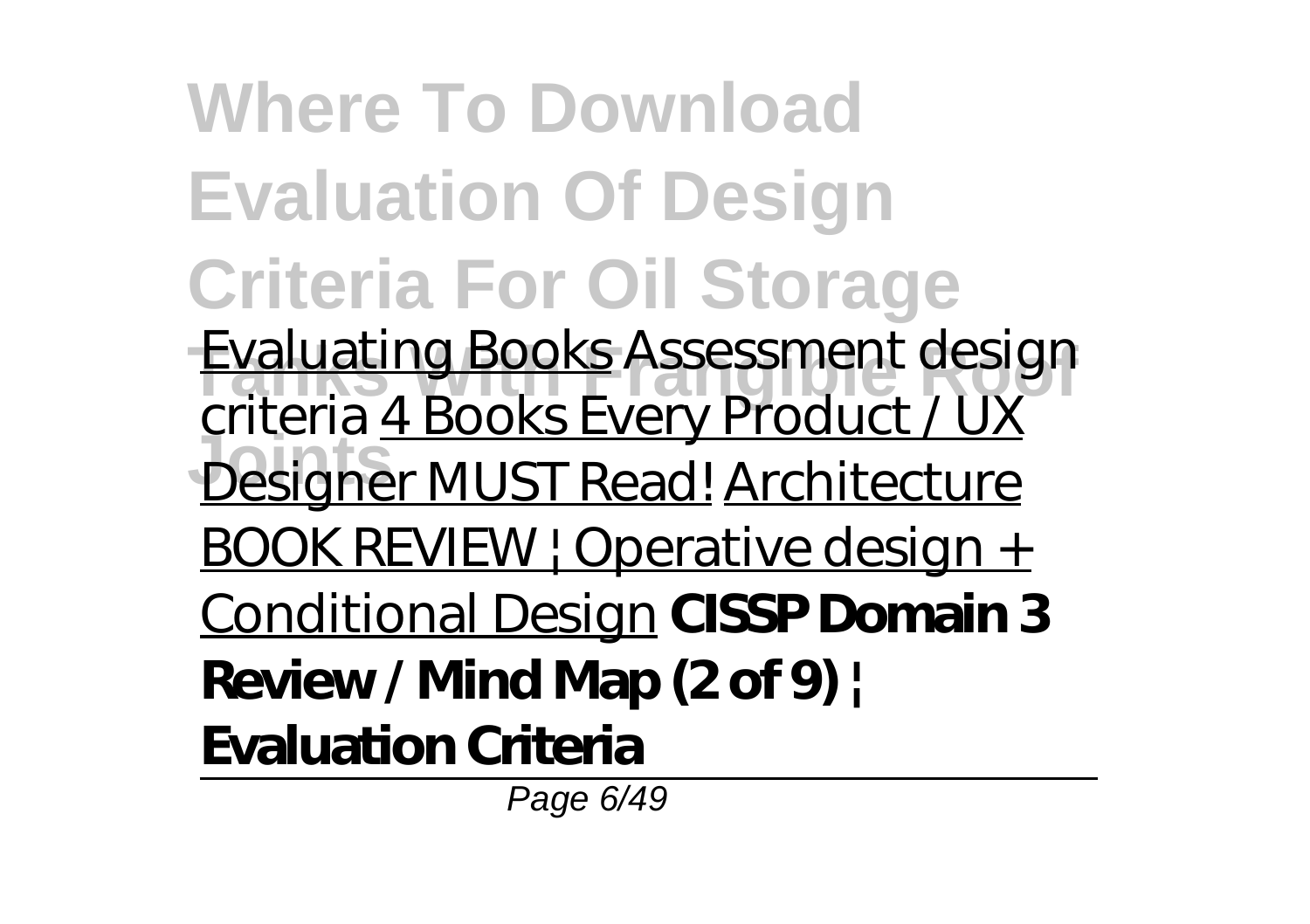**Where To Download Evaluation Of Design** Roadway Design Criteria rage **Material Evaluation (Criteria for oof Joints** 182122072 B.**Designing Creatures** textbook evaluation). Lia Apriliani / **\u0026 Characters book review Marc Taro Holmes** *Best Non-Design Books for Designers*

Security Evaluations: The Orange Page 7/49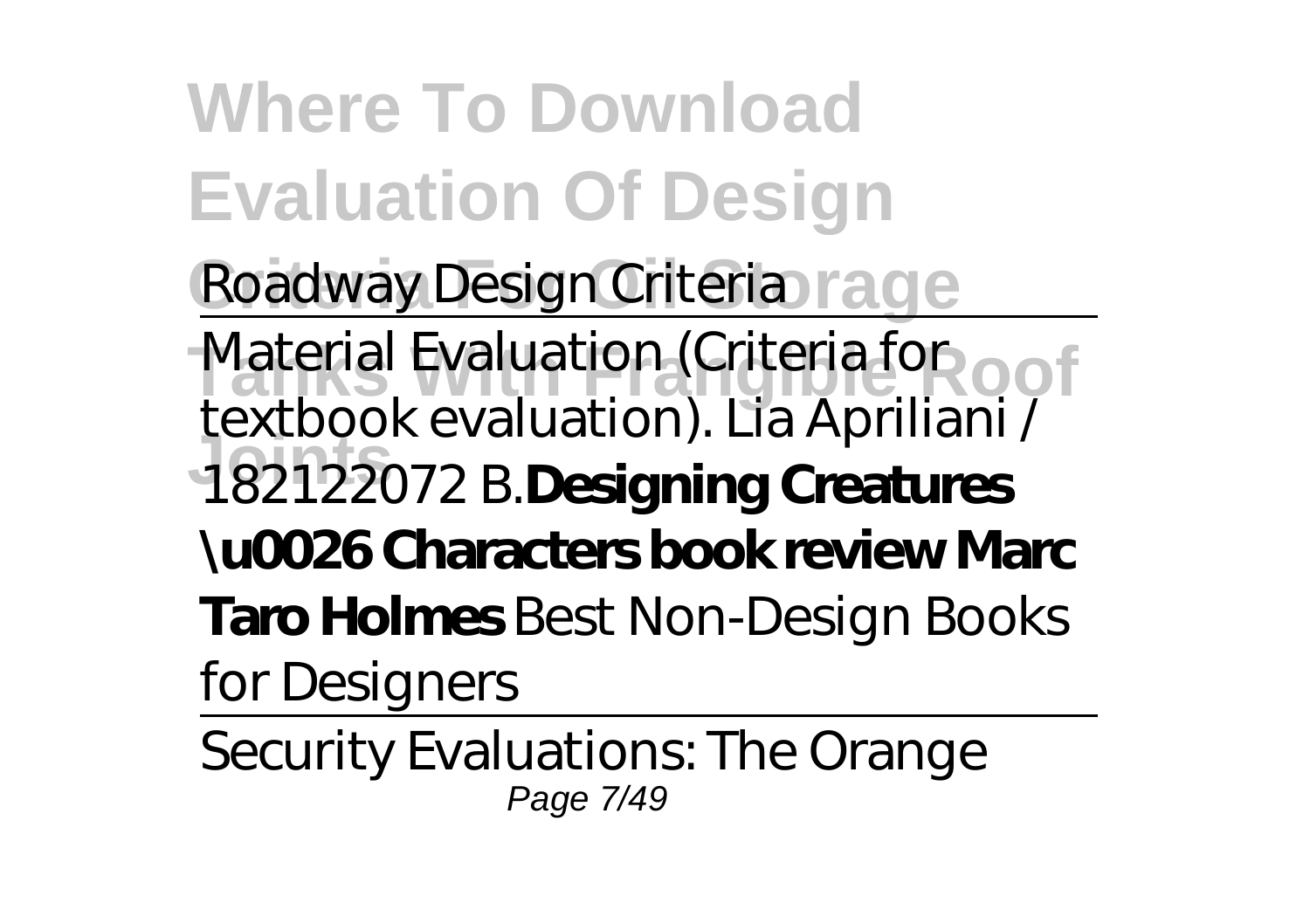**Where To Download Evaluation Of Design**

Book<del>Don't Make Me Think | Steve</del>

**Tanks With Francis Control Control Property Roof Joints** <del>: UX Design Book Review E</del> Designer Needs To Read This Book In 2020!

Must read LOGO \u0026 BRANDING BOOKS for designers

Criteria for Evaluating Children's Book

Genres*Interior Design Books and* Page 8/49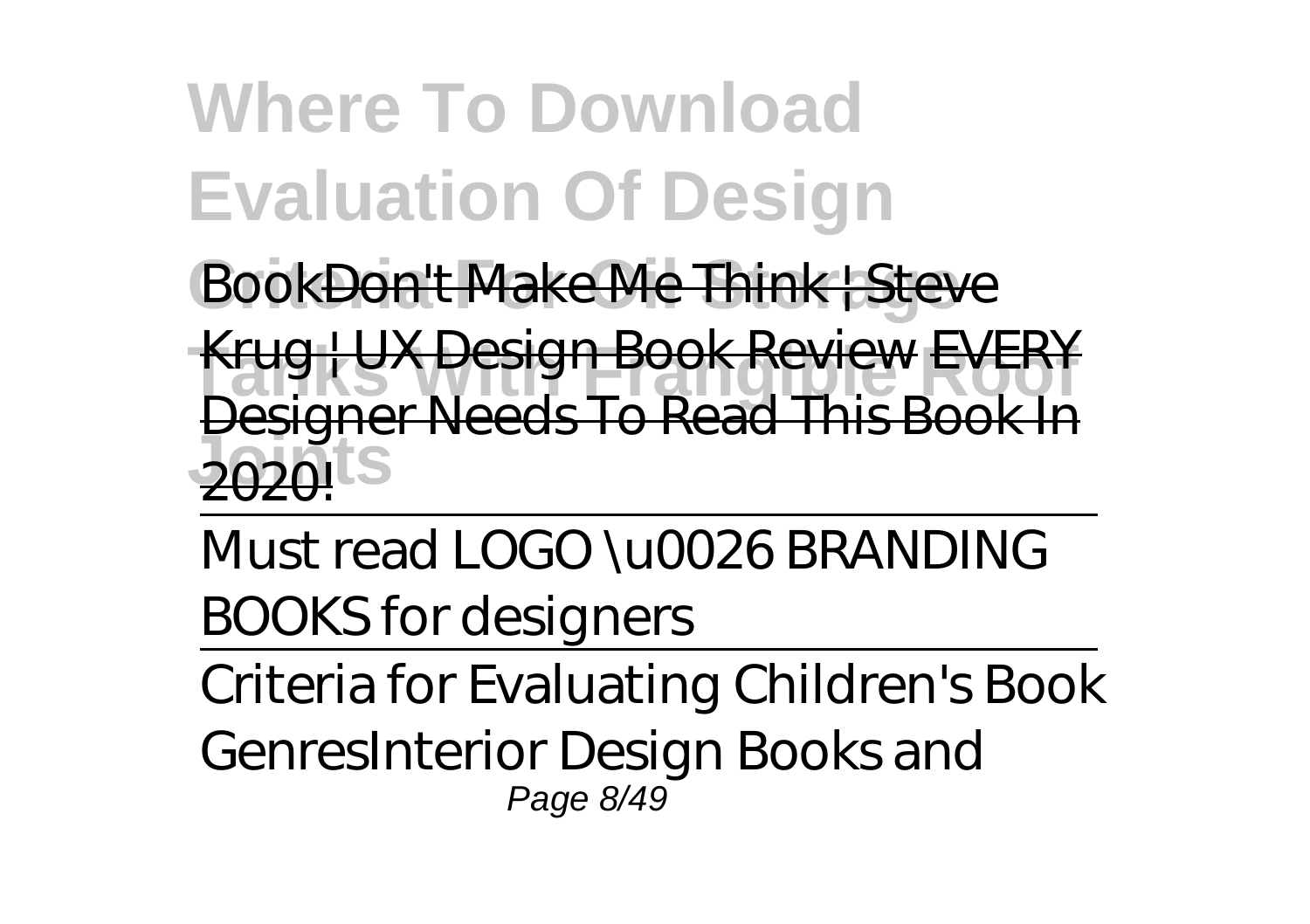**Where To Download Evaluation Of Design Criteria For Oil Storage** *References Essentials* **Book Cover Tanks With Francis Critique, of Joints** Design Books Used In The Structural Young Guns 2 Ep. 10 Best Steel (Civil) Engineering Industry Interior Design Books on Amazon **Evaluation Strategies in Qualitative Research Architecture Books | My Library of** Page 9/49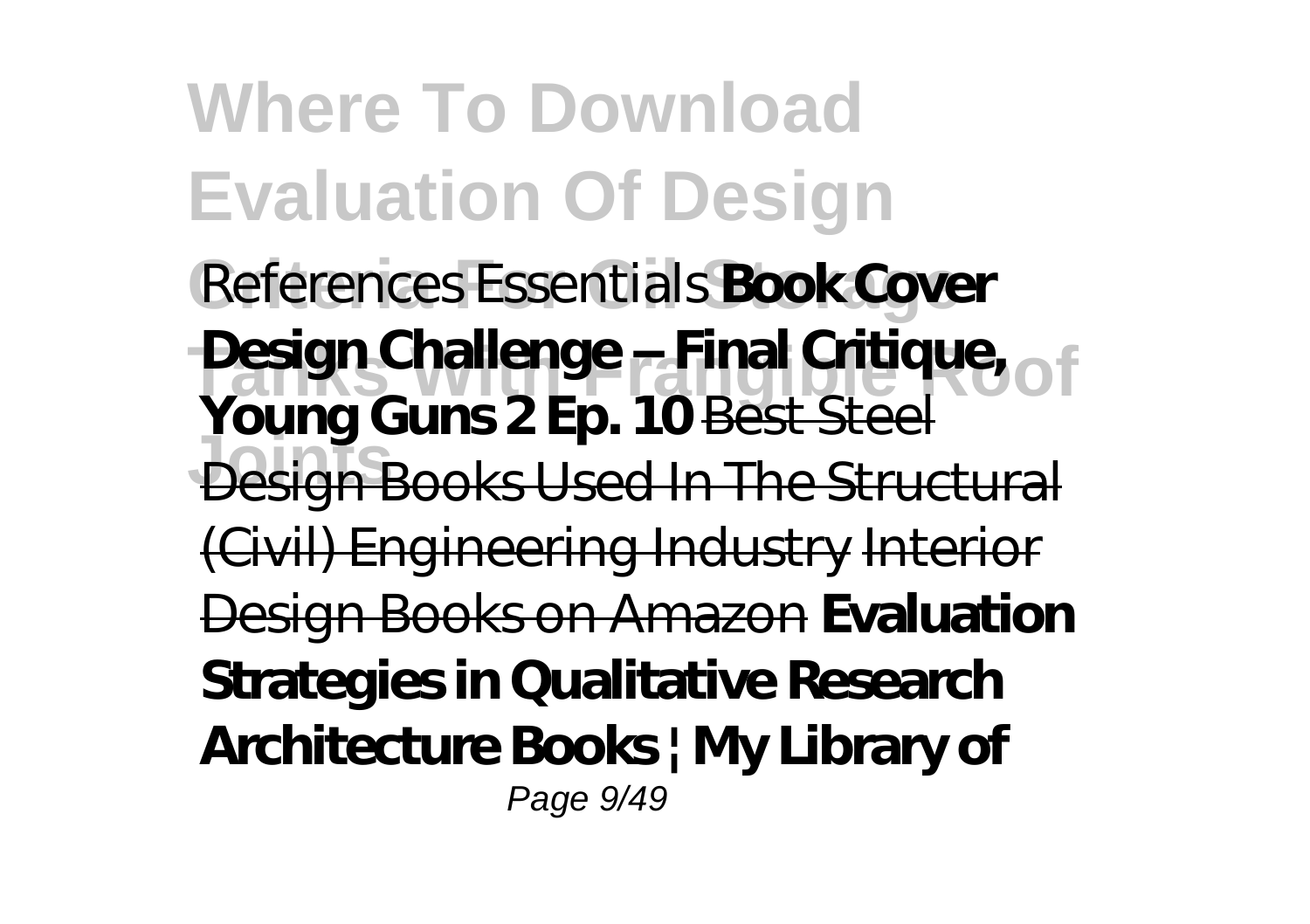**Where To Download Evaluation Of Design Criteria For Oil Storage Essentials Evaluation Of Design Priteria For** ith Frangible Roof **Joints** there are three methods that help in Design Evaluation Methods. Mainly, evaluating design ideas; pass-fail evaluation, evaluation matrix and SWOT analysis. These methods can be implemented individually or in a Page 10/49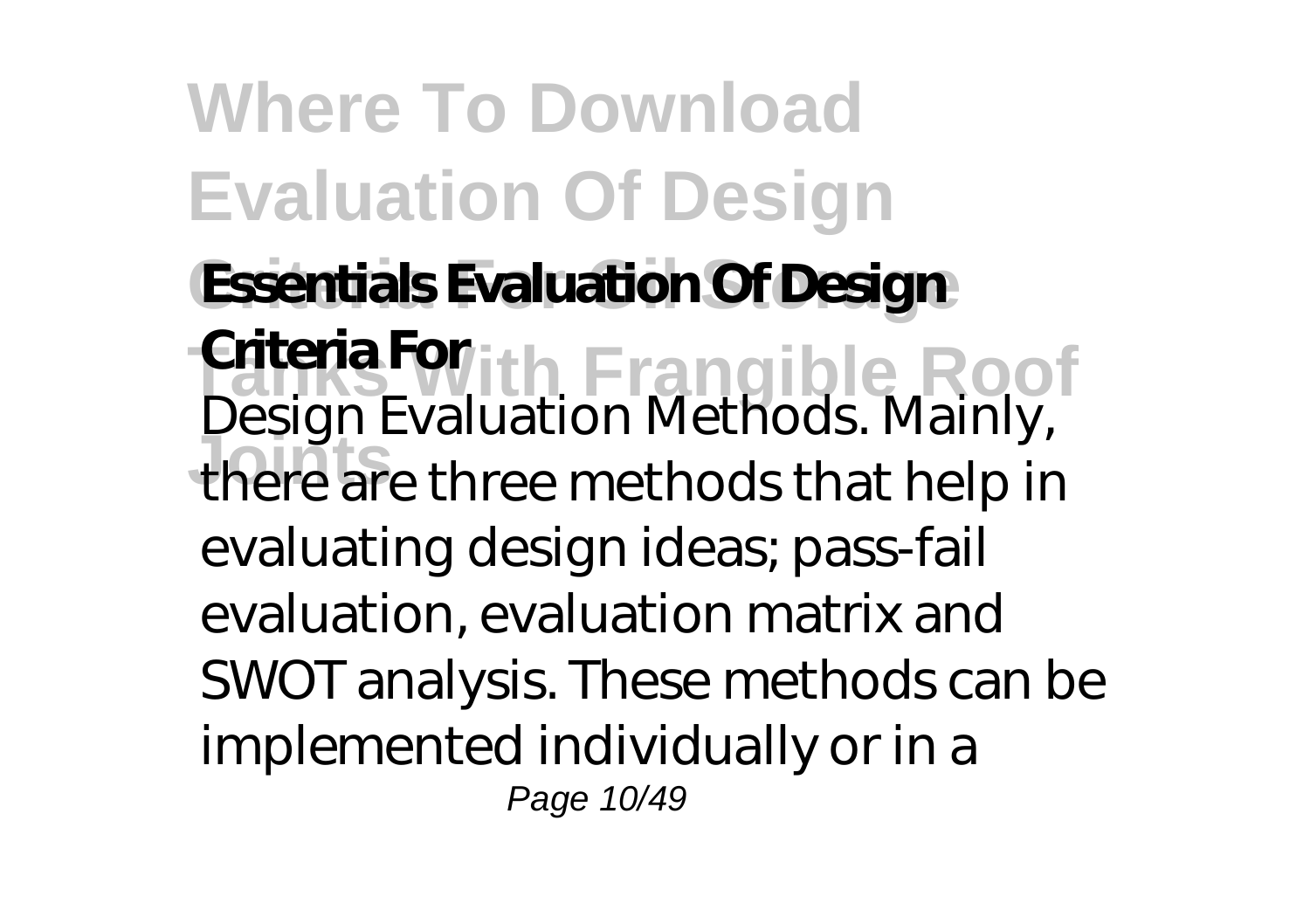**Where To Download Evaluation Of Design** Sequence-based number of steps on the number of creative ideas and the **Joints** type of the evaluation required.

#### **How to Evaluate Design Ideas**

An integrated design tool was used to evaluate schematic designs between competing contractors. The Page 11/49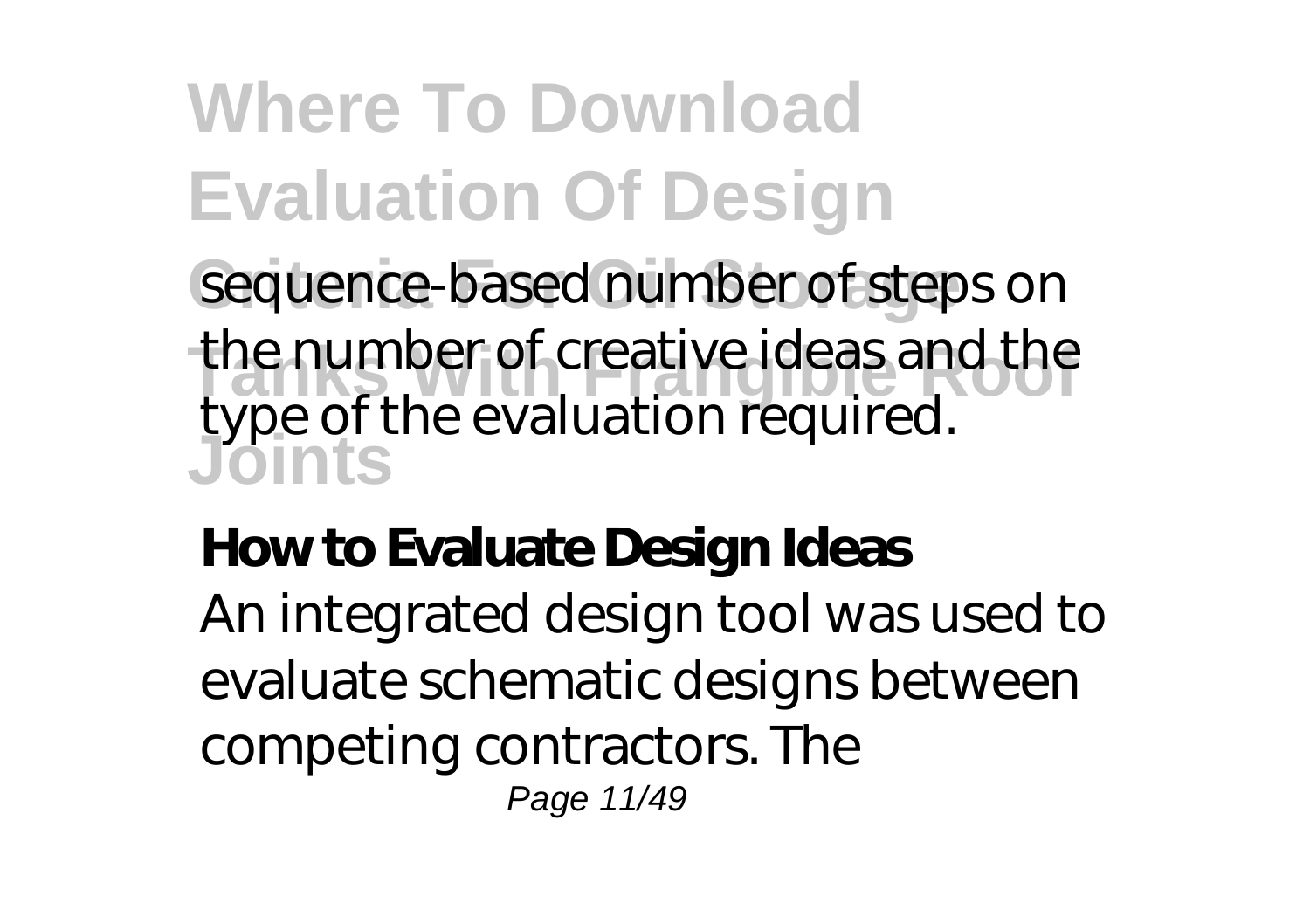**Where To Download Evaluation Of Design** evaluation criteria includeda ge programming requirements, building **Joints** functionality and design standards, operations, image and aesthetics, security, and technology.

#### **6 Integrated Building Design Criteria for Evaluating ...** Page 12/49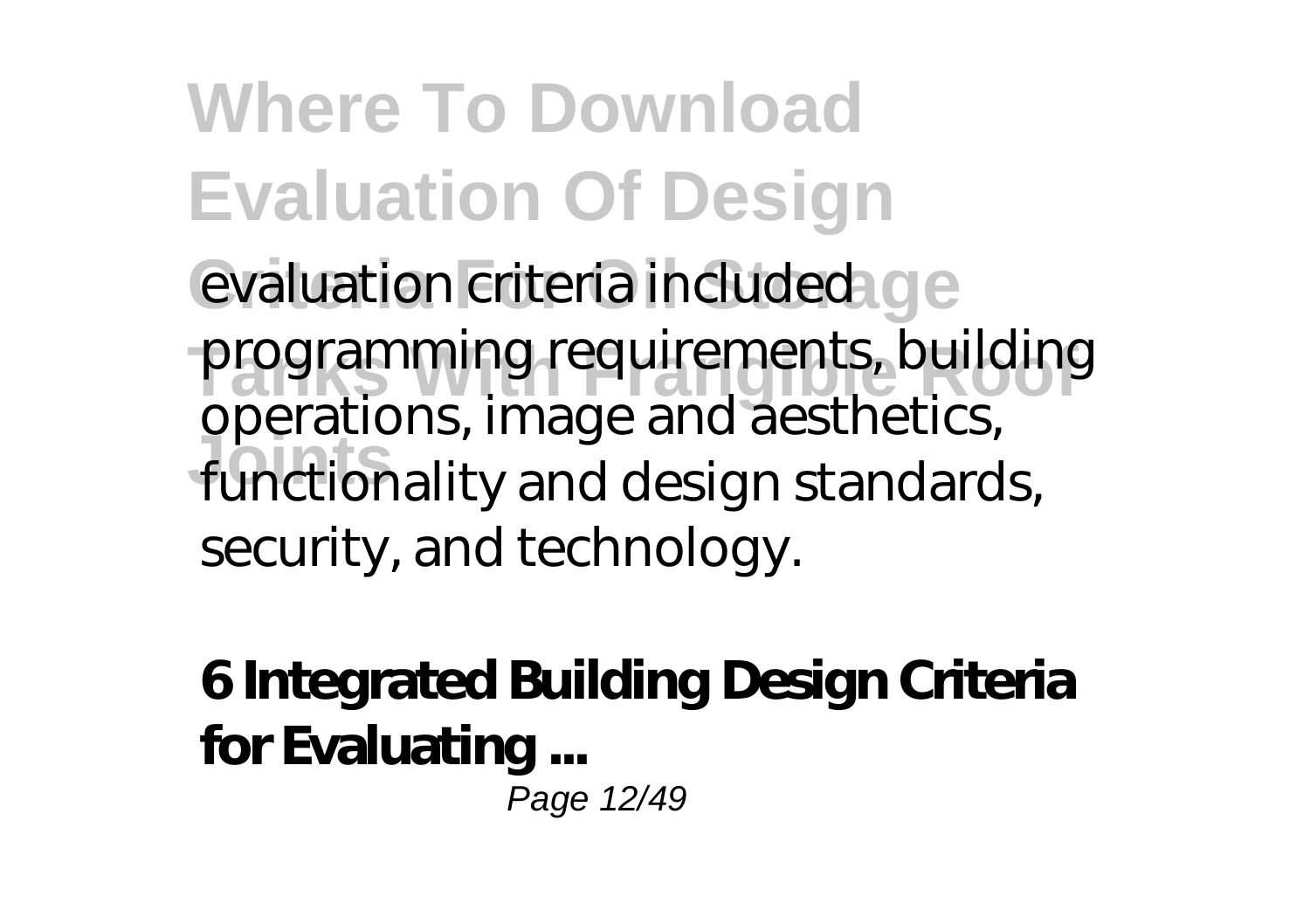**Where To Download Evaluation Of Design** PDF | Architectural research of the last two or three decades has been largely **Joints** devoted to design methodology.

### **(PDF) Criteria for Design Evaluation : A Process-Oriented ...**

An Evaluation of Design Criteria for Operating Trucks Safely on Grades Page 13/49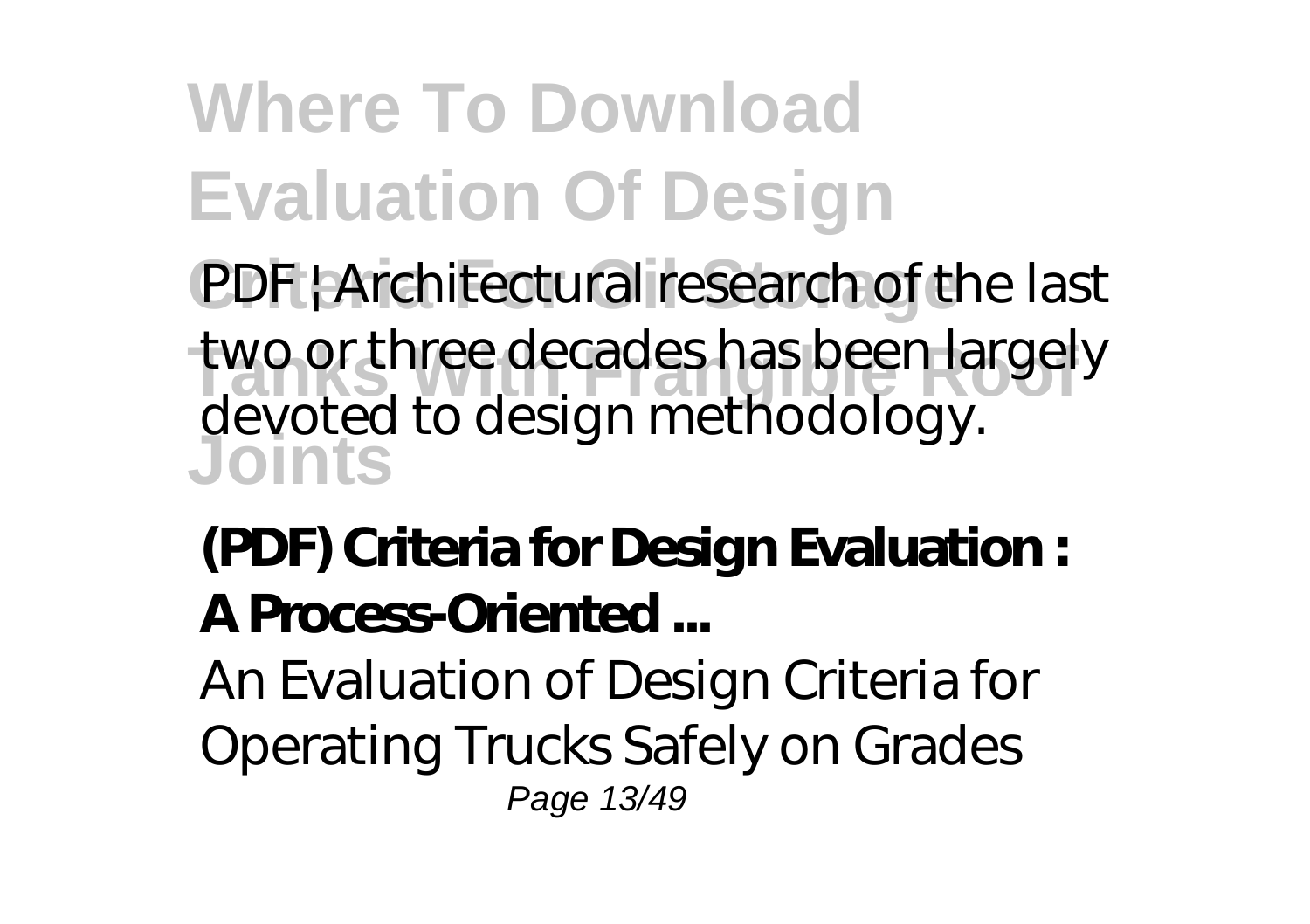**Where To Download Evaluation Of Design JOHN C. GLENNON, Texasrage Transportation Institute, Texas A&M Joints** with the evaluation of design criteria University This paper is concerned relating truck operating characteristics on grades to the implementation of truck climbing lanes.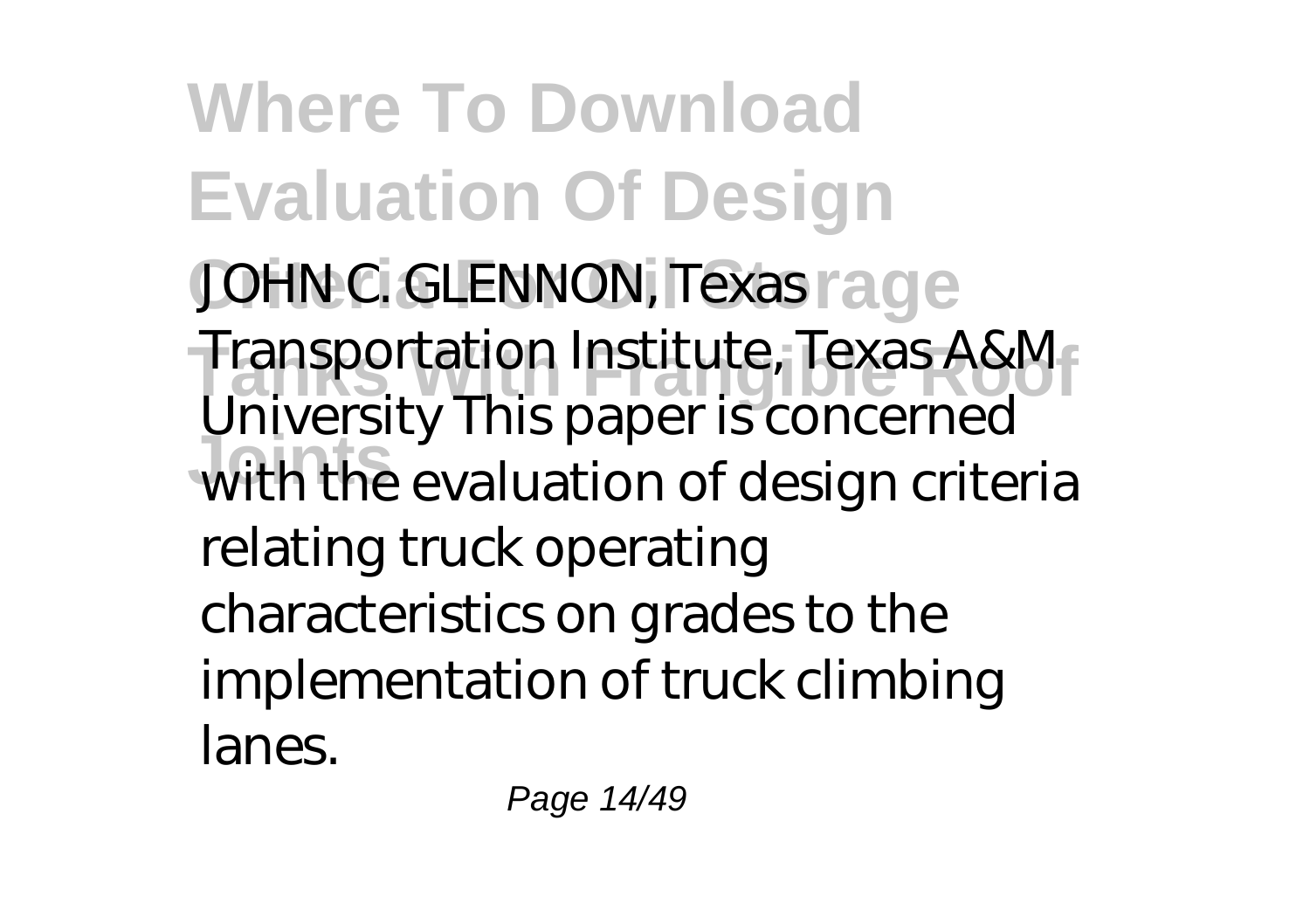## **Where To Download Evaluation Of Design Criteria For Oil Storage**

### **Tanks With Frangible Roof An Evaluation of Design Criteria for Operating Trucks ...**

**Joints** The design quality should consider shops' façade solutions, showcases and signage etc.; integration of access and circulation in the scheme; flexibility of the scheme over time;

Page 15/49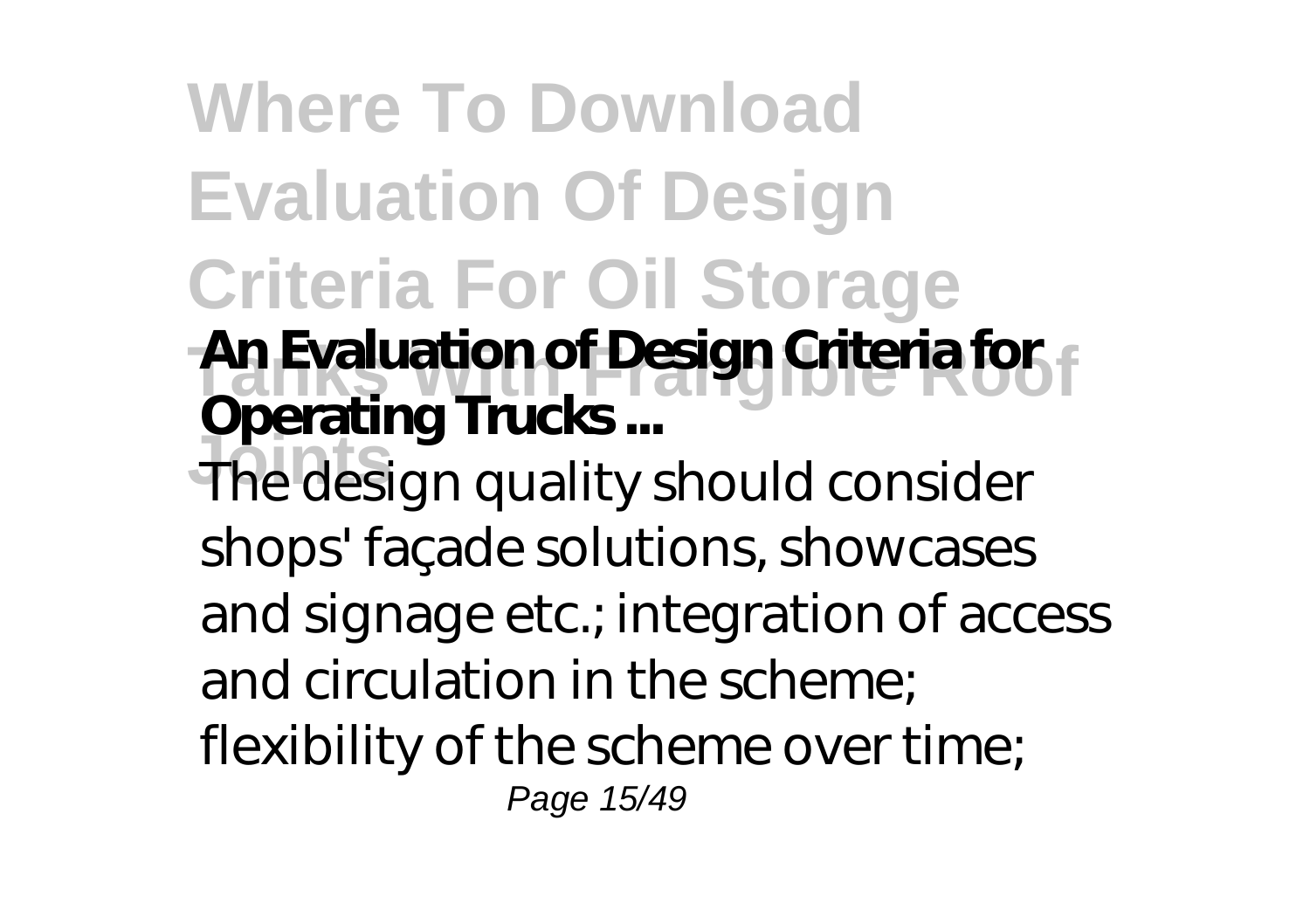**Where To Download Evaluation Of Design** quality of finishes and resistance; use of limited number of materials and **Joints** materials; lighting and acoustic environmental sustainability of qualities; space quality; as well as general scenery and specific scenery (toilets, windows to the outside, terrace)."

Page 16/49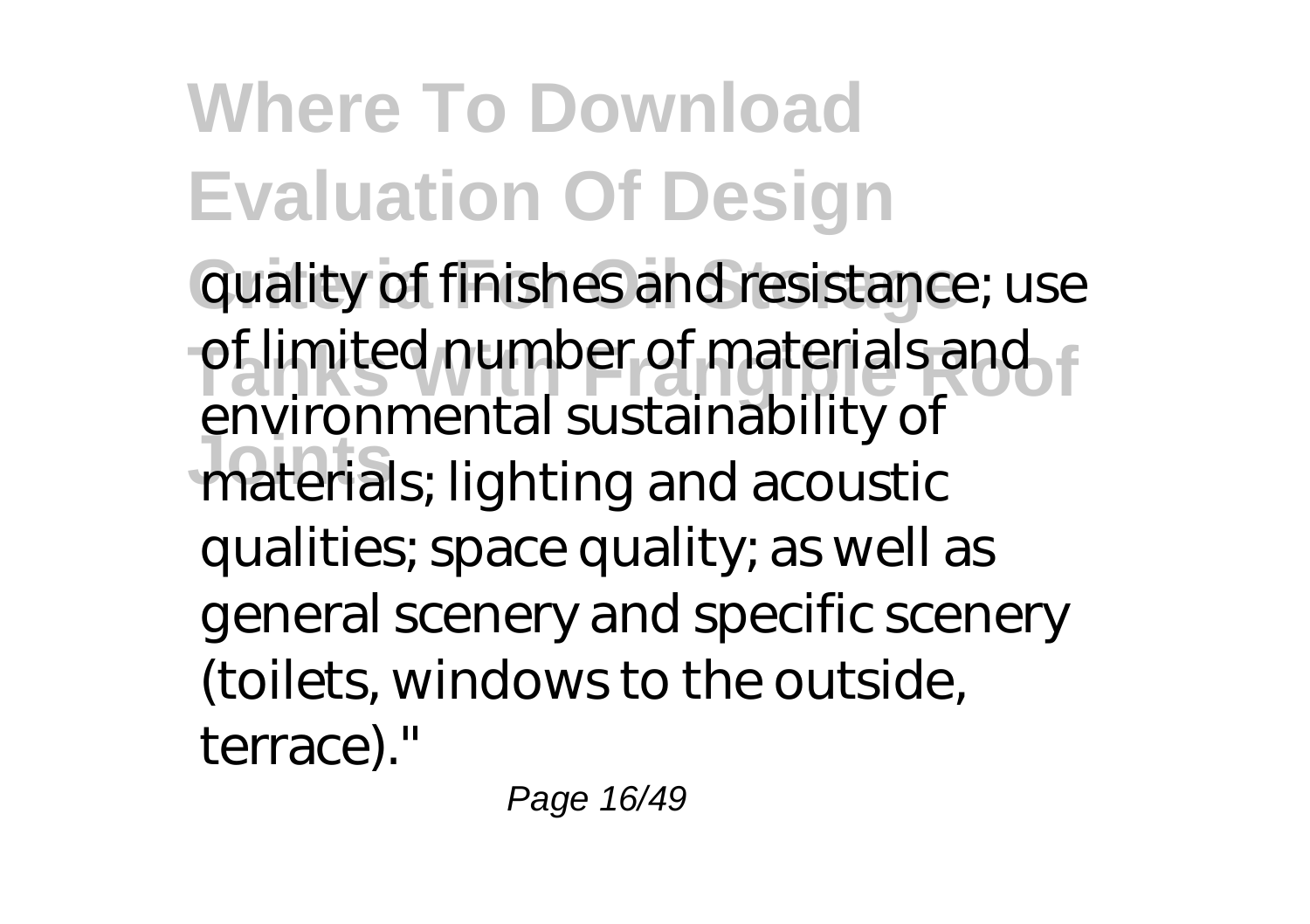**Where To Download Evaluation Of Design Criteria For Oil Storage Evaluation Criteria - Home te Roof Joints** This is all about the practical **DesignCapital21** consideration of what makes a good web site design, such as userfriendliness, speed, security, site maps and other technical details, etc. Page 17/49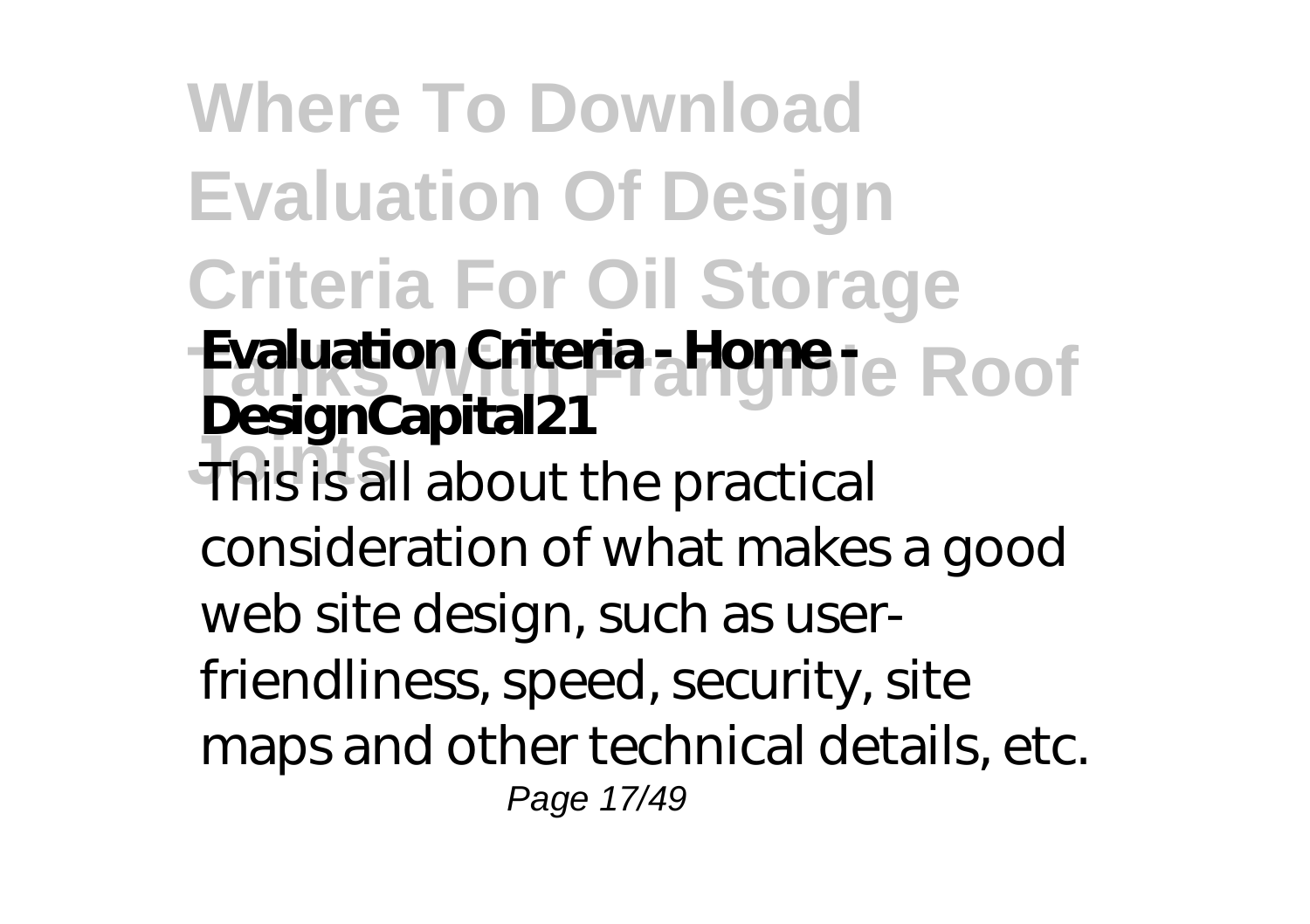**Where To Download Evaluation Of Design** Many of these details are not visually apparent—you will not see a Roof **Joints** URL. Even so, usability will make or website's security when typing in the break a website.

#### **How to Evaluate the Quality of Your Website Design** Page 18/49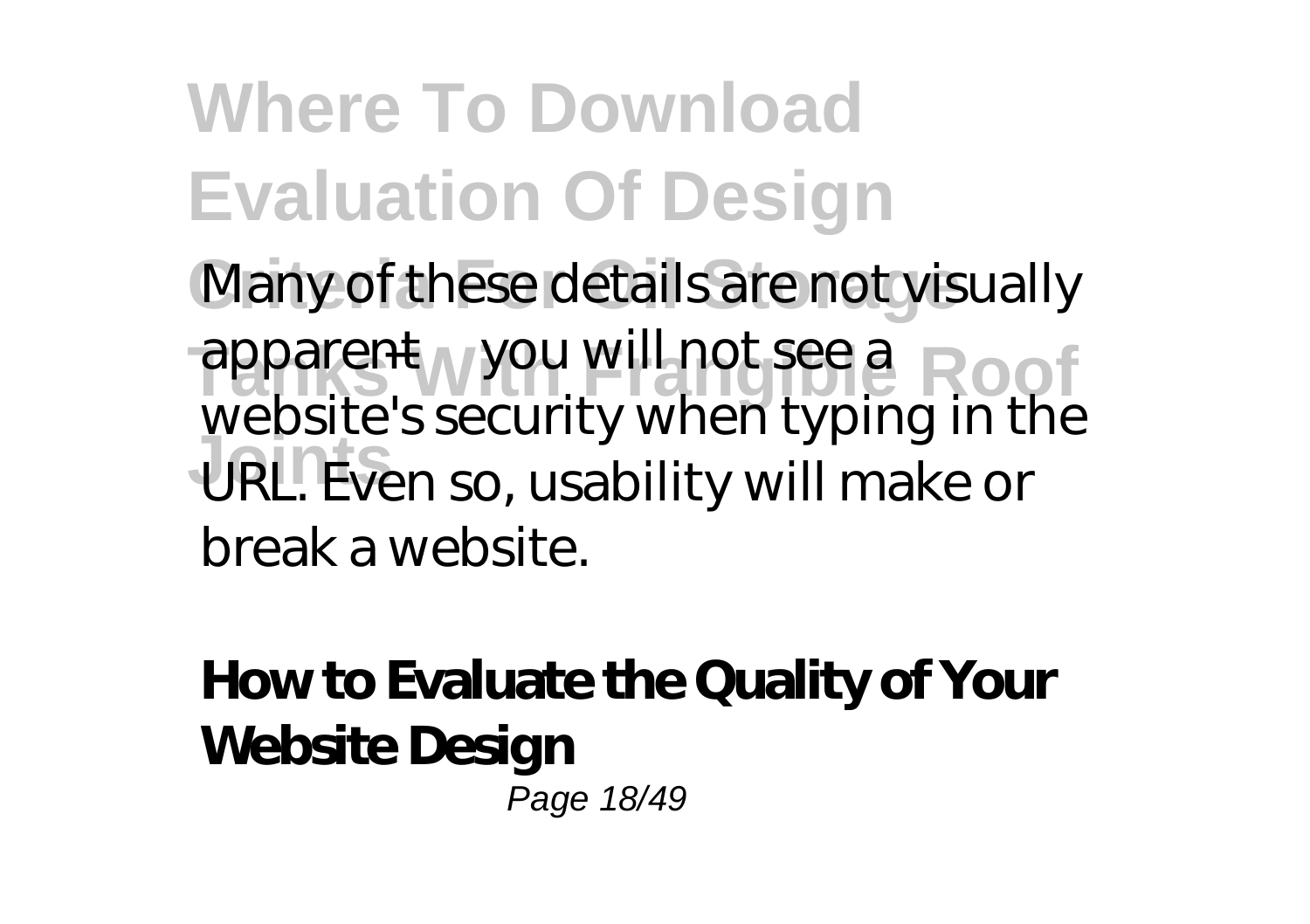**Where To Download Evaluation Of Design Criteria For Oil Storage** EVALUATION CRITERIA. Like most large data systems, SESTAT serves of **Joints** design can be ideal in all respects. multiple purposes, and no single Consequently, the search for the "best" design must balance tradeoffs among multiple objectives. In our evaluation of the three design Page 19/49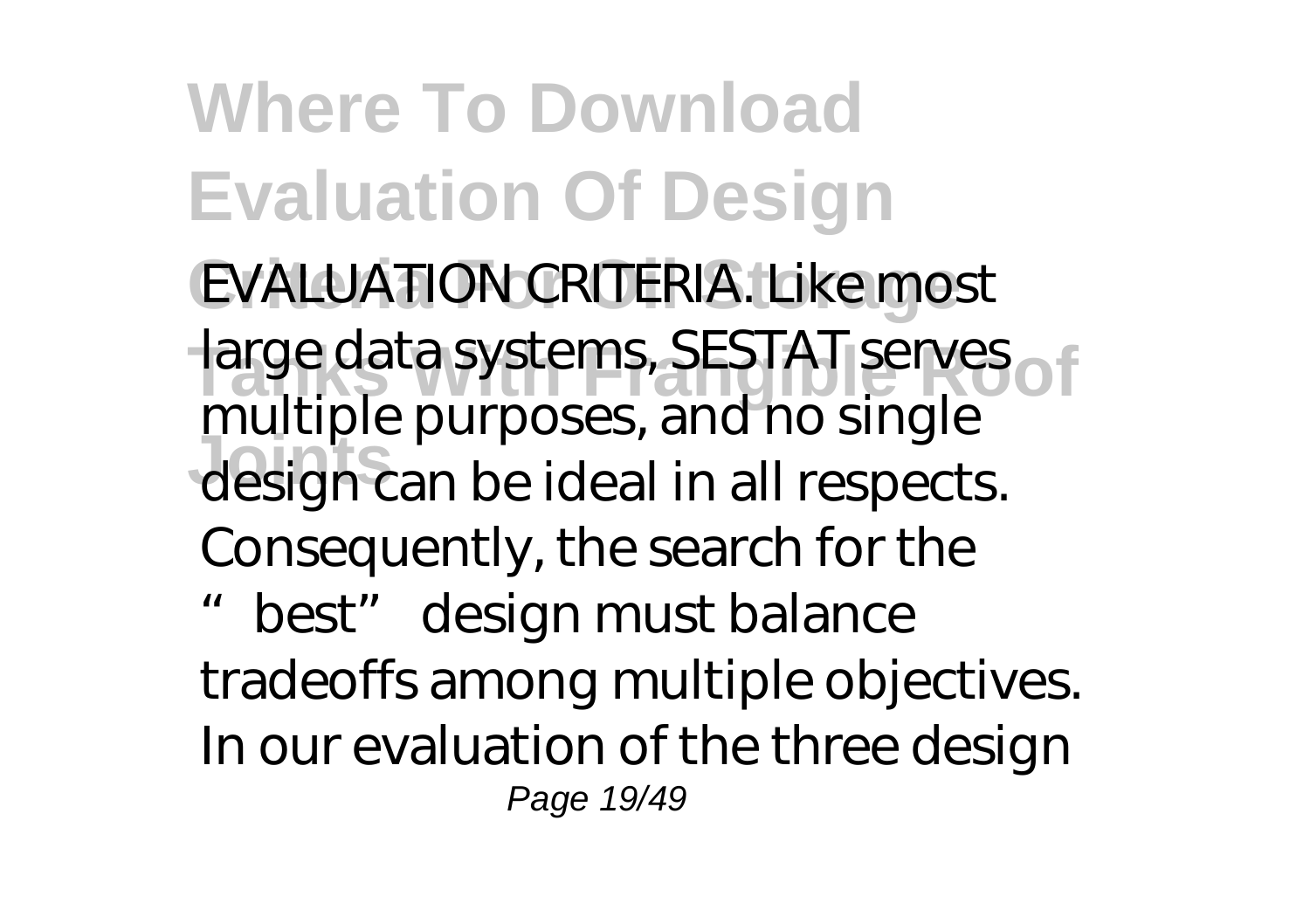**Where To Download Evaluation Of Design Criteria For Oil Storage** options for the 2000 decade SESTAT, the committee considered several of **Joints** committee's collective experience criteria, adopted from the with design and evaluation of surveys.

#### **Evaluation of the Design Options |** Page 20/49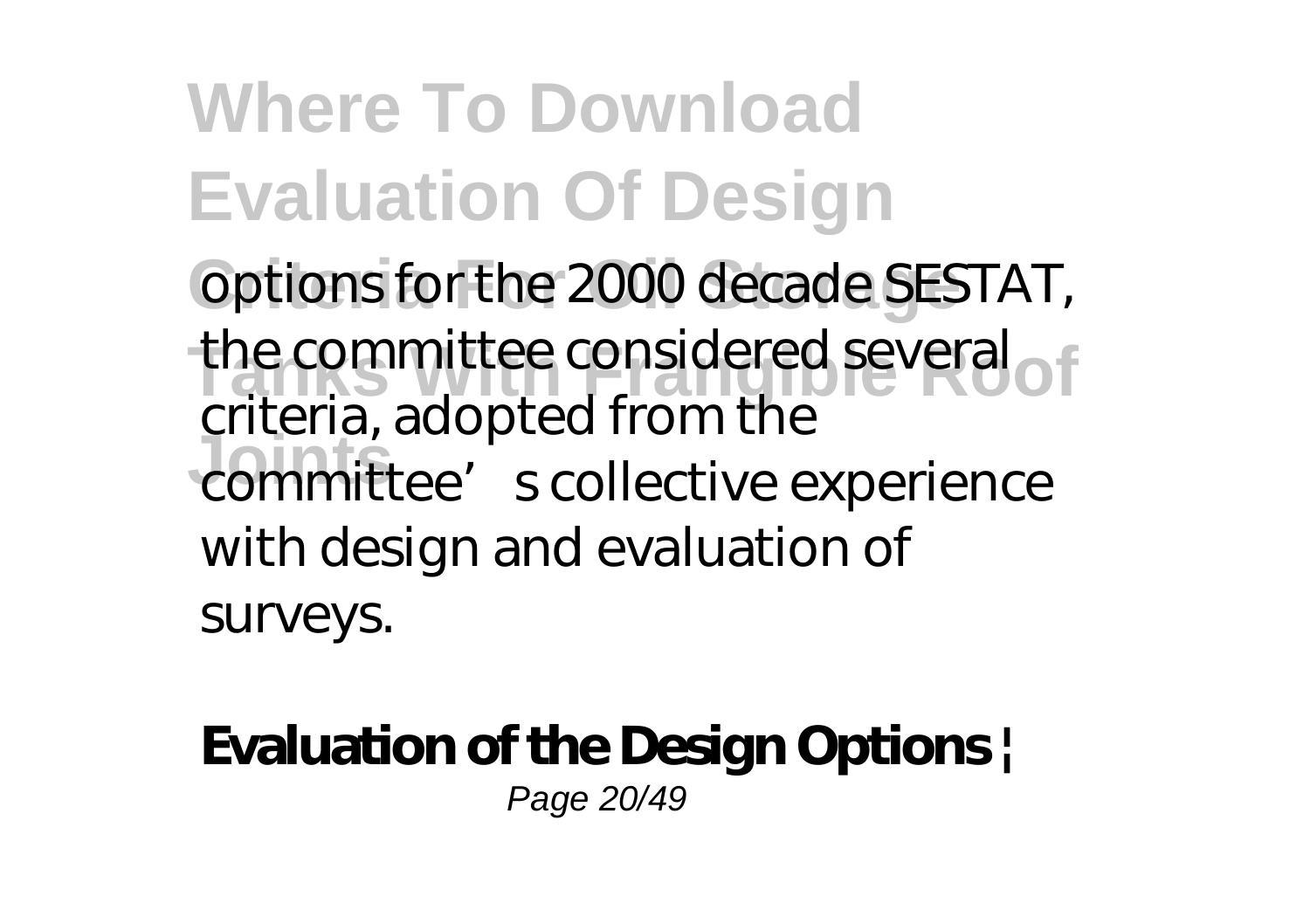**Where To Download Evaluation Of Design Improving the Design of ...** age The Engineering criteria are discussed **Joints** the professional and academic jury's and voted by three different juries, votes are given more importance according to the relevant question and criteria, each questions are answered on a scale from zero to Page 21/49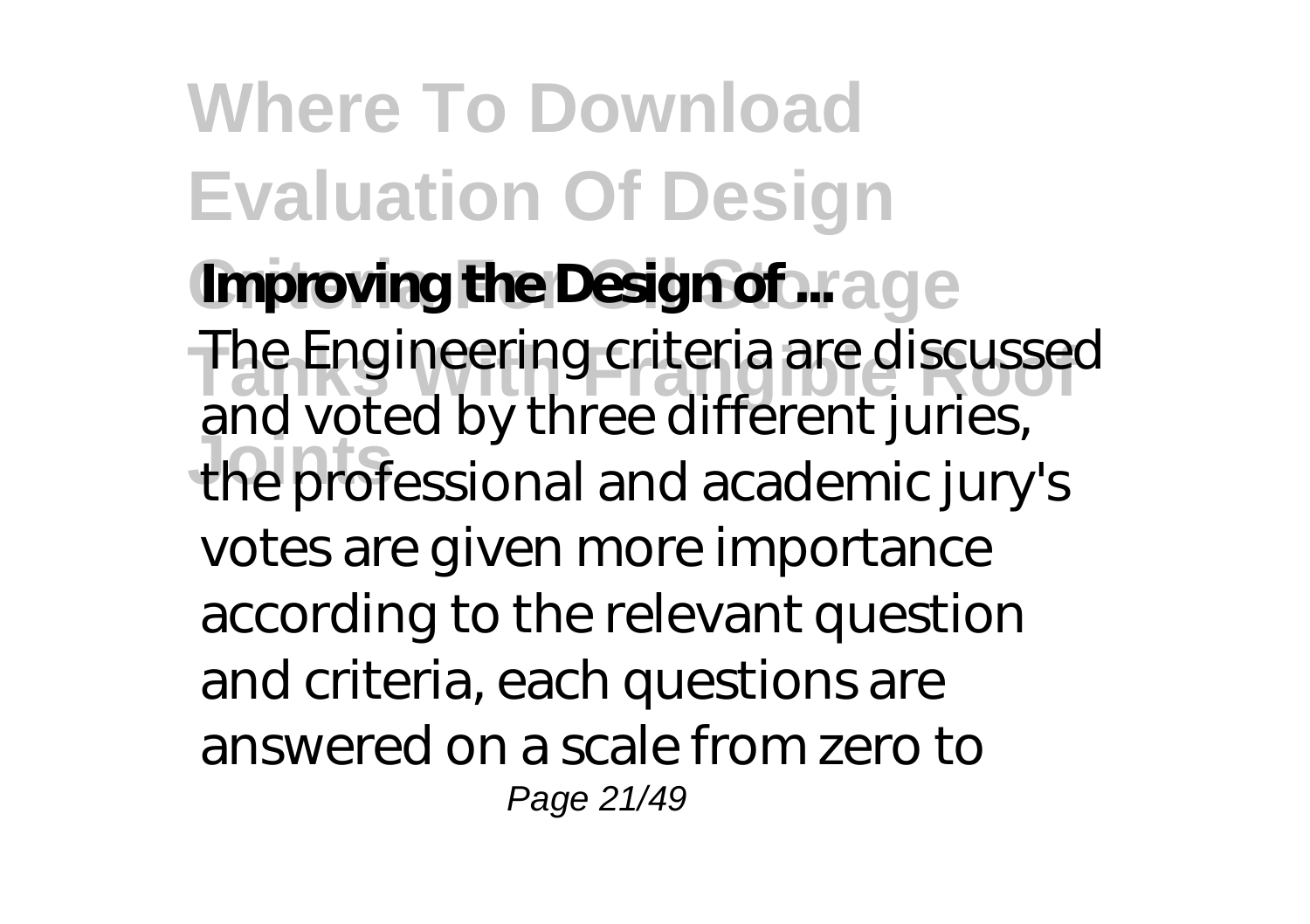**Where To Download Evaluation Of Design Criteria For Oil Storage** eleven. Presentation. Presentation of design, visualization of use and oof **Joints** representation and relevant details maintenance, clearness are addressed and are voted by three different juries, the focus group jury's votes are given relatively more importance

Page 22/49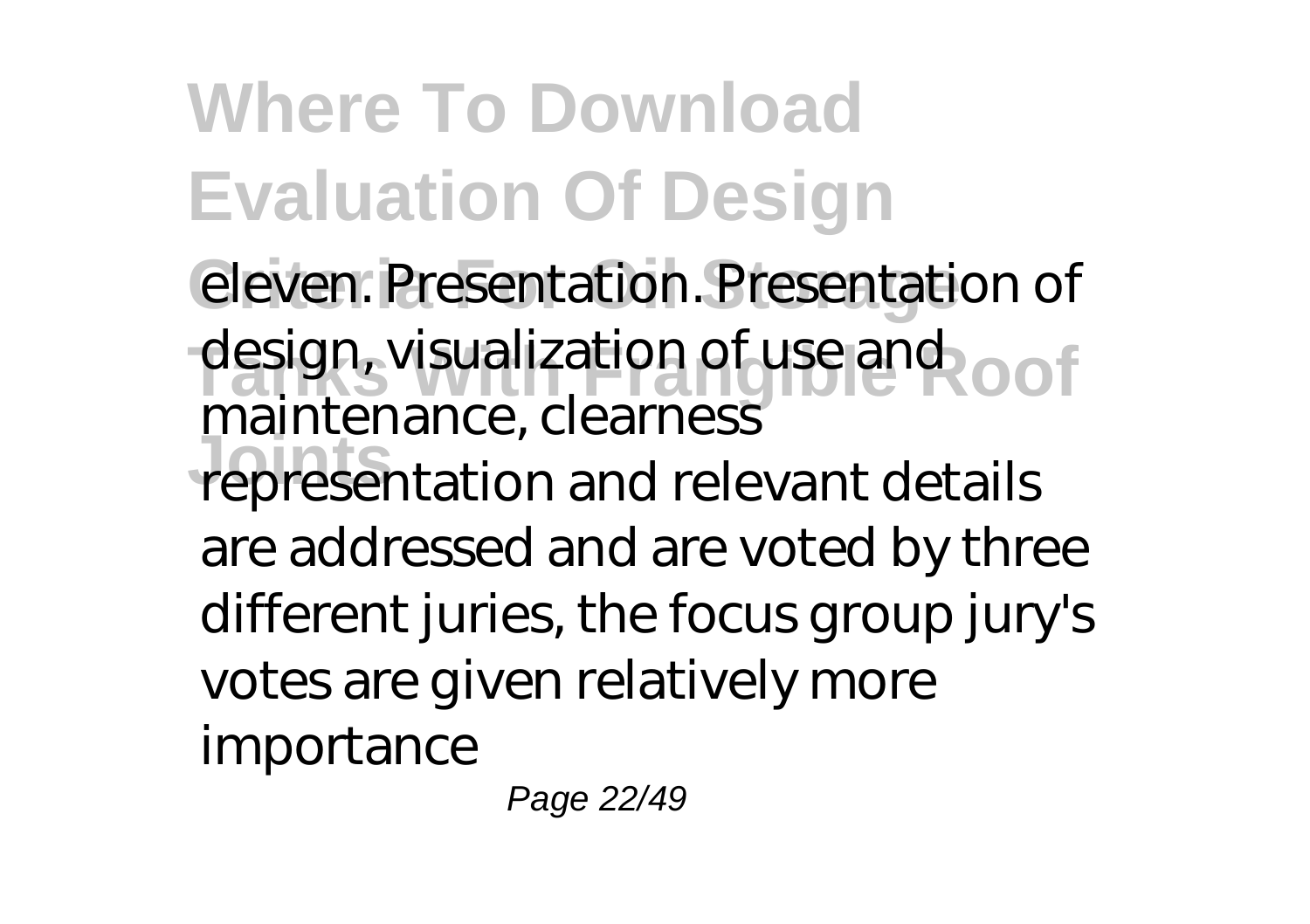## **Where To Download Evaluation Of Design Criteria For Oil Storage**

### **Tanks With Frangible Roof A' Design Award and Competition - Evaluation Criteria**

**Joints** The list below outlines some of the main evaluation criteria that might be included in an evaluation.

Effectiveness – The effectiveness of a program is the extent to which it Page 23/49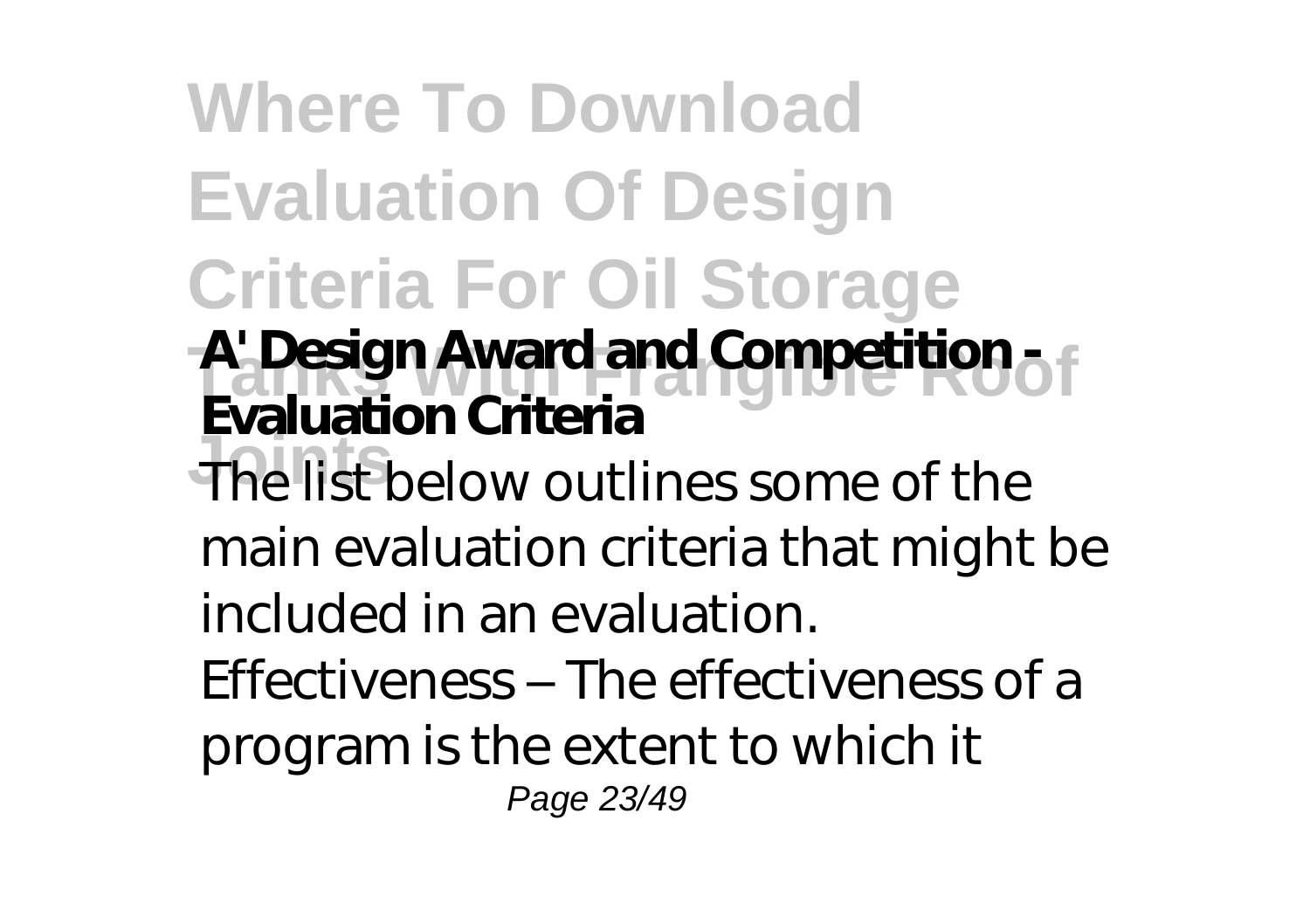**Where To Download Evaluation Of Design** achieves its intended objectives for the target audience. This might oof **Joints** learning environments, student include changes in teaching practices, wellbeing, learning engagement or learning outcomes. Follow the link to Outcome evaluation for more information.

Page 24/49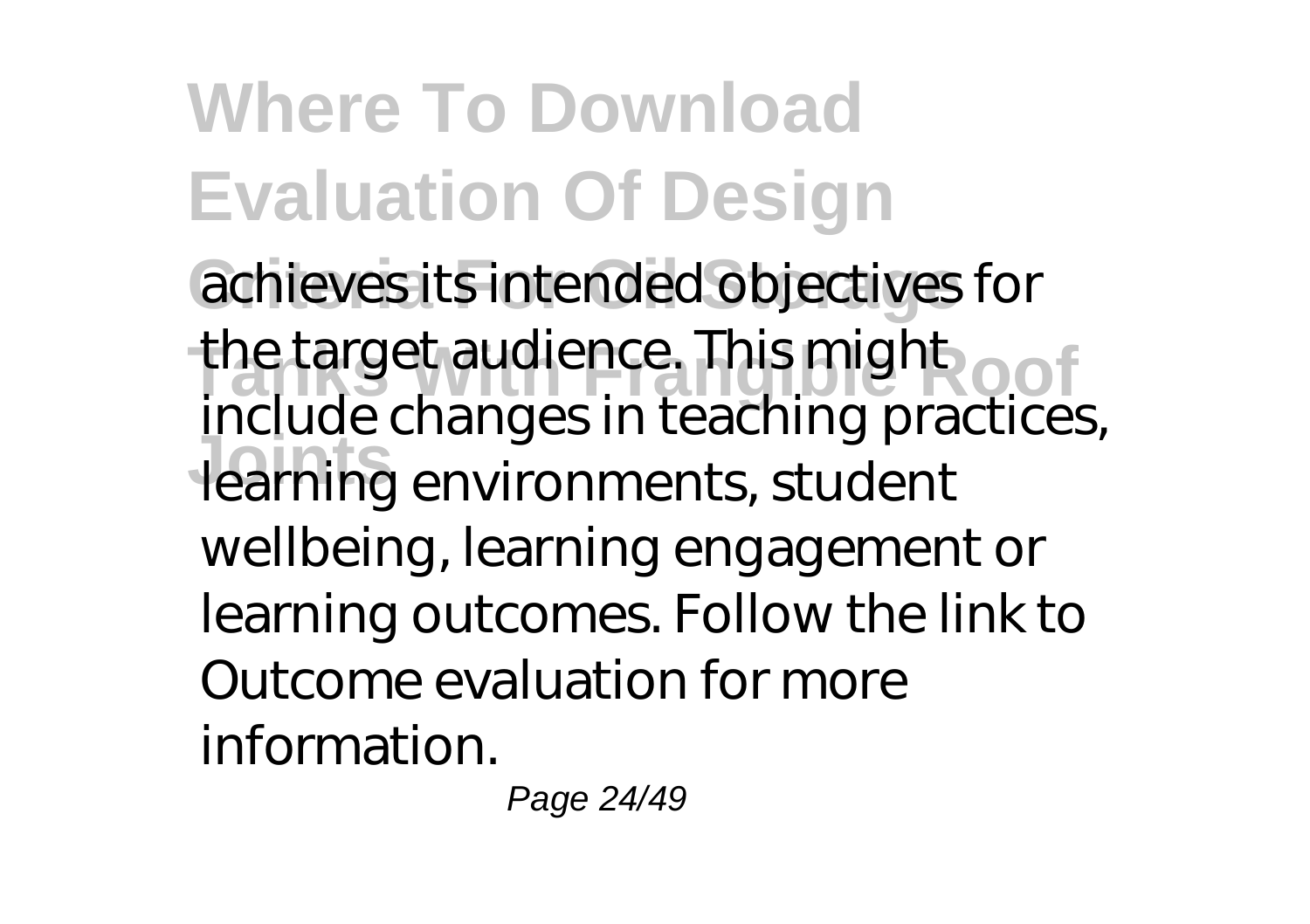### **Where To Download Evaluation Of Design Criteria For Oil Storage**

**Tanks With Frangible Roof Evaluation criteria - Department of Education**

**Joints** Assessment frameworks are a set of criteria against which a design can be assessed. They can cover a range of issues that are important for securing well-designed places (such as Page 25/49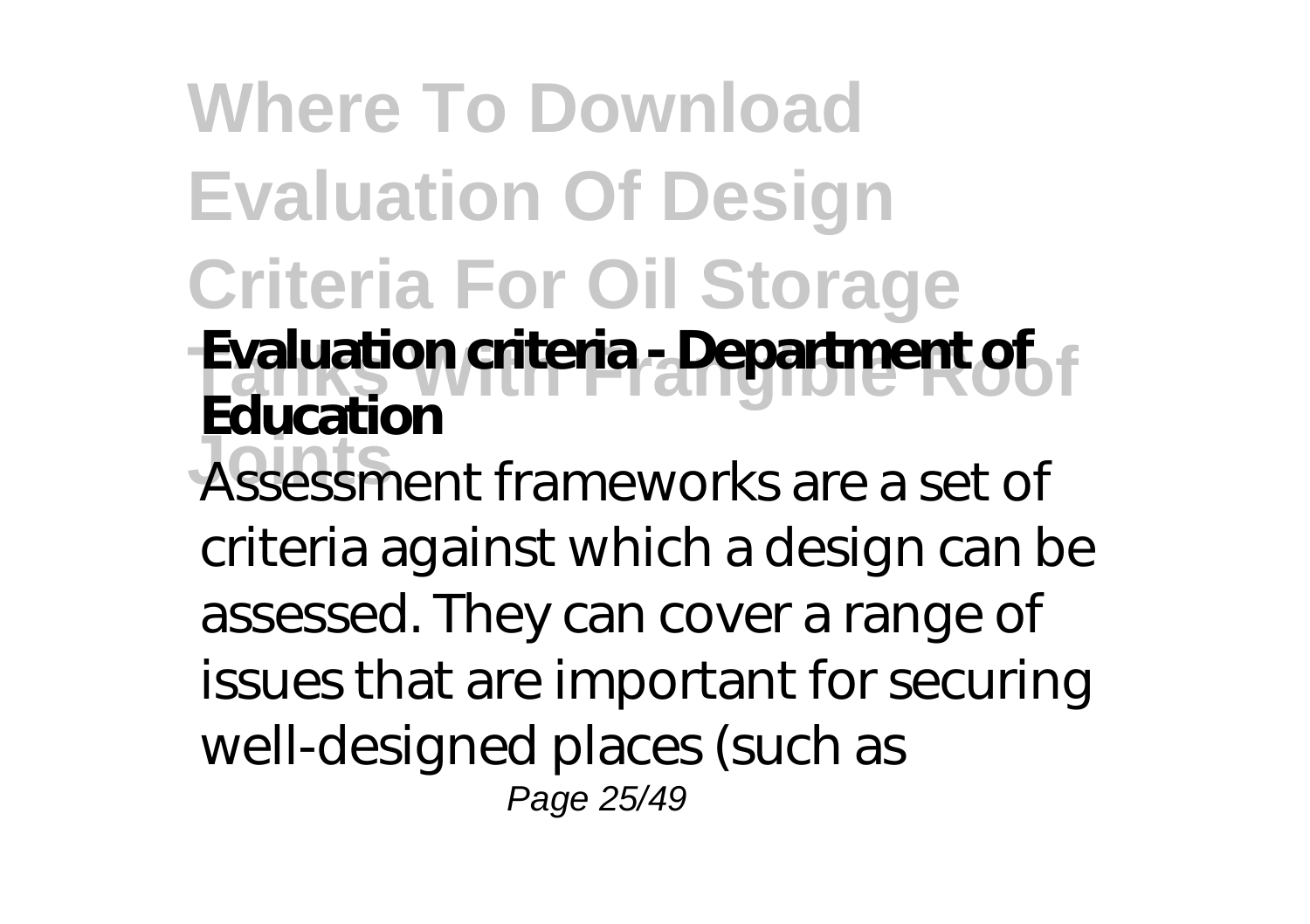**Where To Download Evaluation Of Design** Building for Life.Oil Storage **Tanks With Frangible Roof Design: process and tools - GOV.UK Dougle processed to the various fashion** design designers include the following areas of evaluation: Recognition, Material, Craftsmanship, Reputation, and Catalog. Brand Page 26/49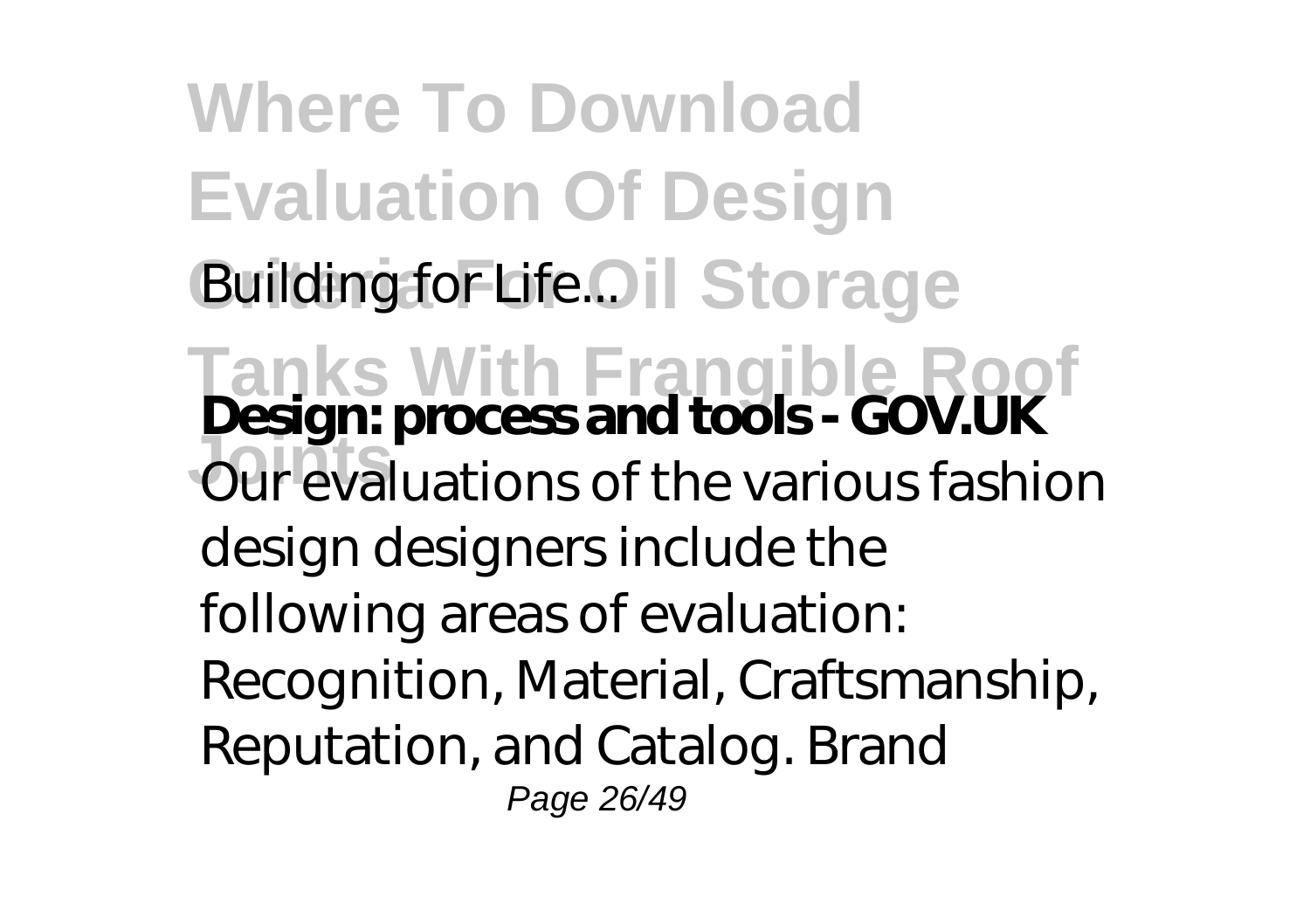**Where To Download Evaluation Of Design** recognition is an important part of the evaluation which involves Roof **Joints** involved, the history of the designers understanding the designers and the brand, and their overall reach worldwide. Our evaluations include designers who provide to a luxury industry of individuals around the Page 27/49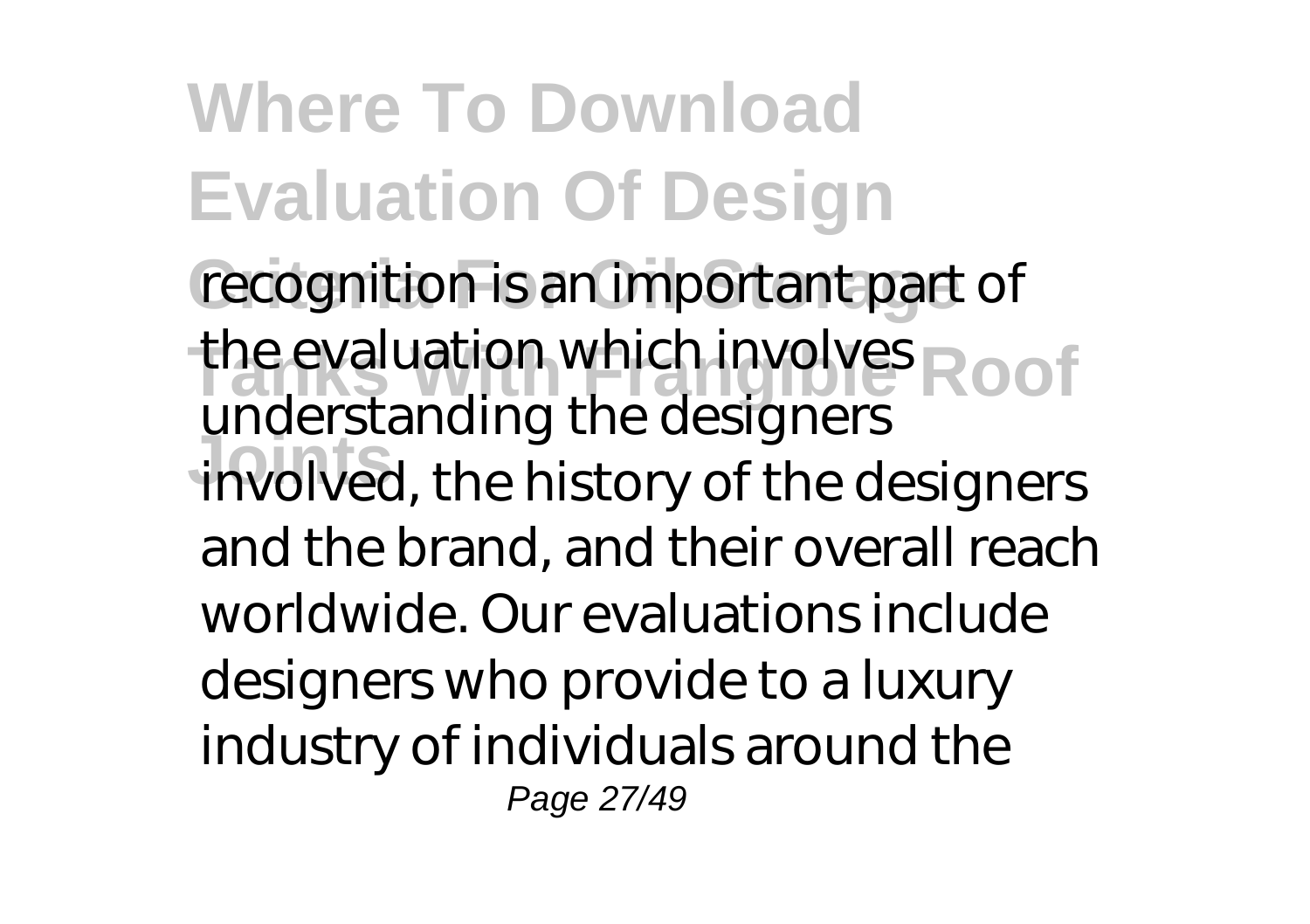## **Where To Download Evaluation Of Design** world looking for the latest fashions **Tanks With Frangible Roof**

### **Joints Our Evaluation Criteria for Fashion Designers Services ...**

Evaluative criteria should be thought of as 'concepts' that must be addressed in the evaluation. They are Page 28/49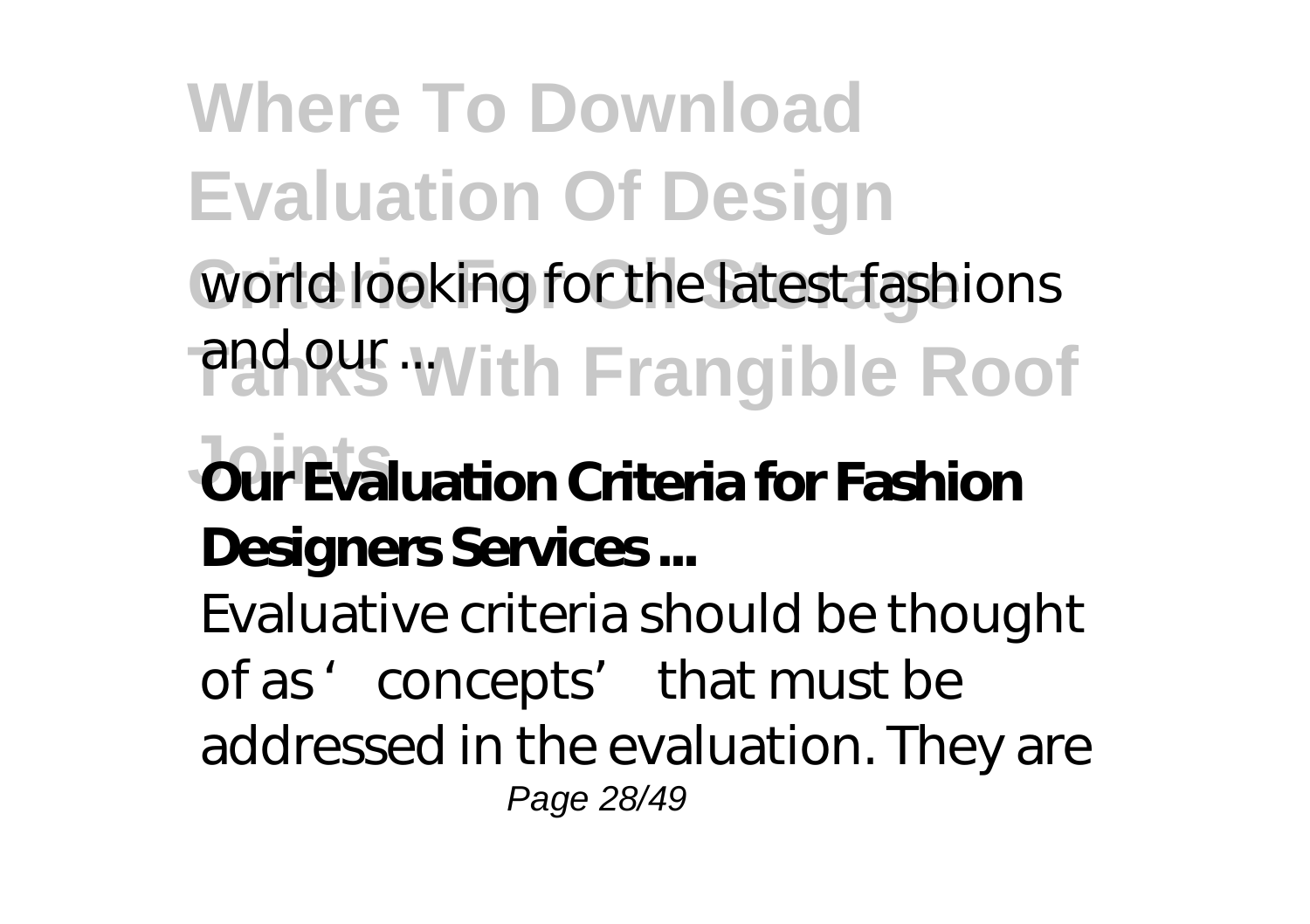**Where To Download Evaluation Of Design** insufficiently defined to be applied systematically and in a transparent **Joints** judgements about the intervention. manner to make evaluative

**Impact evaluation | Better Evaluation** Categories Criteria Sub criteria Sustainable design Alignment Page 29/49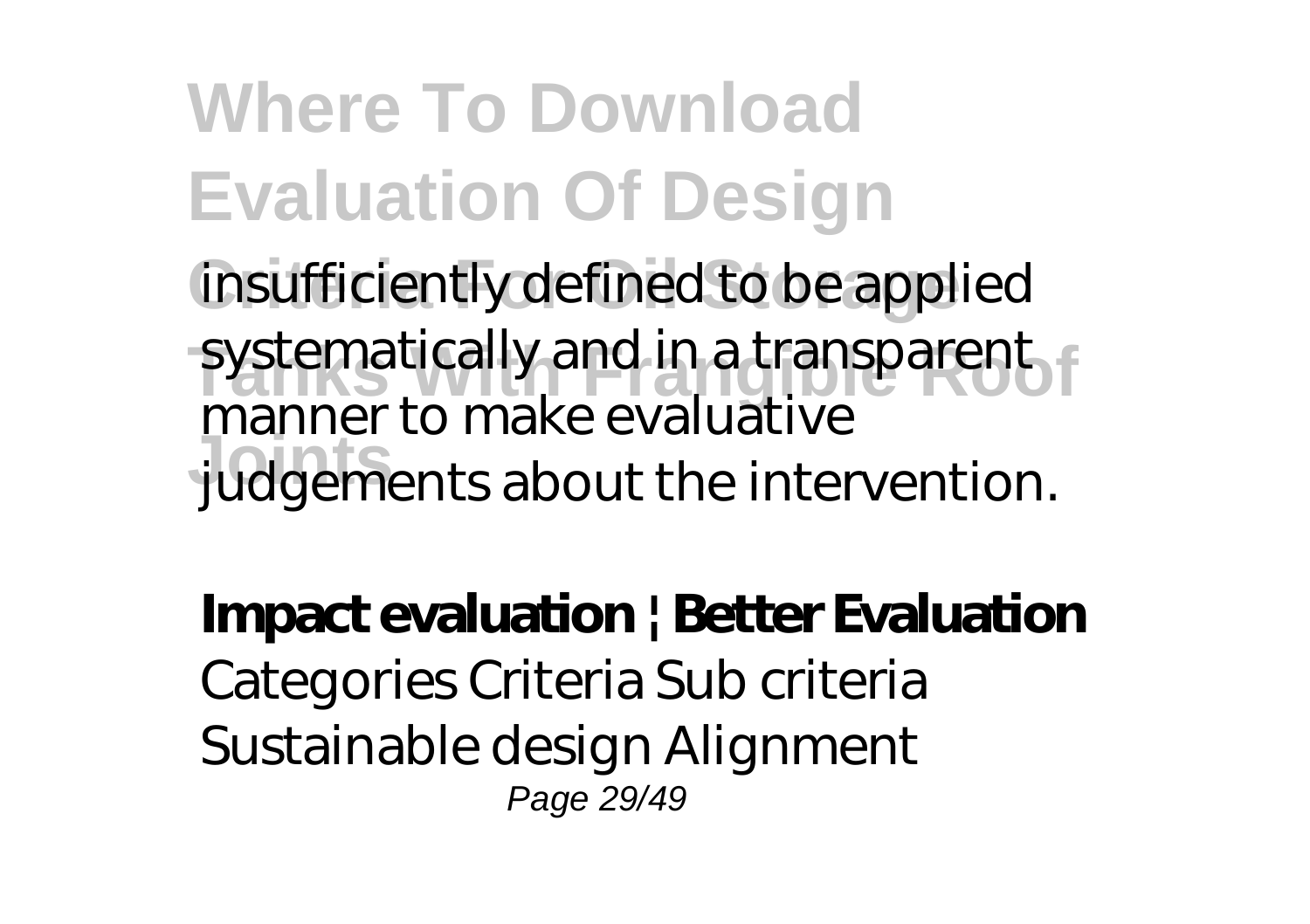**Where To Download Evaluation Of Design** selection Design to reduce the area of undeveloped land Design to provide **Joints** quality area Design to avoid impacts buffer between highway and high to environmental resources Context sensitive design Design to avoid impact to socio economic resources Design to adjust highway features Page 30/49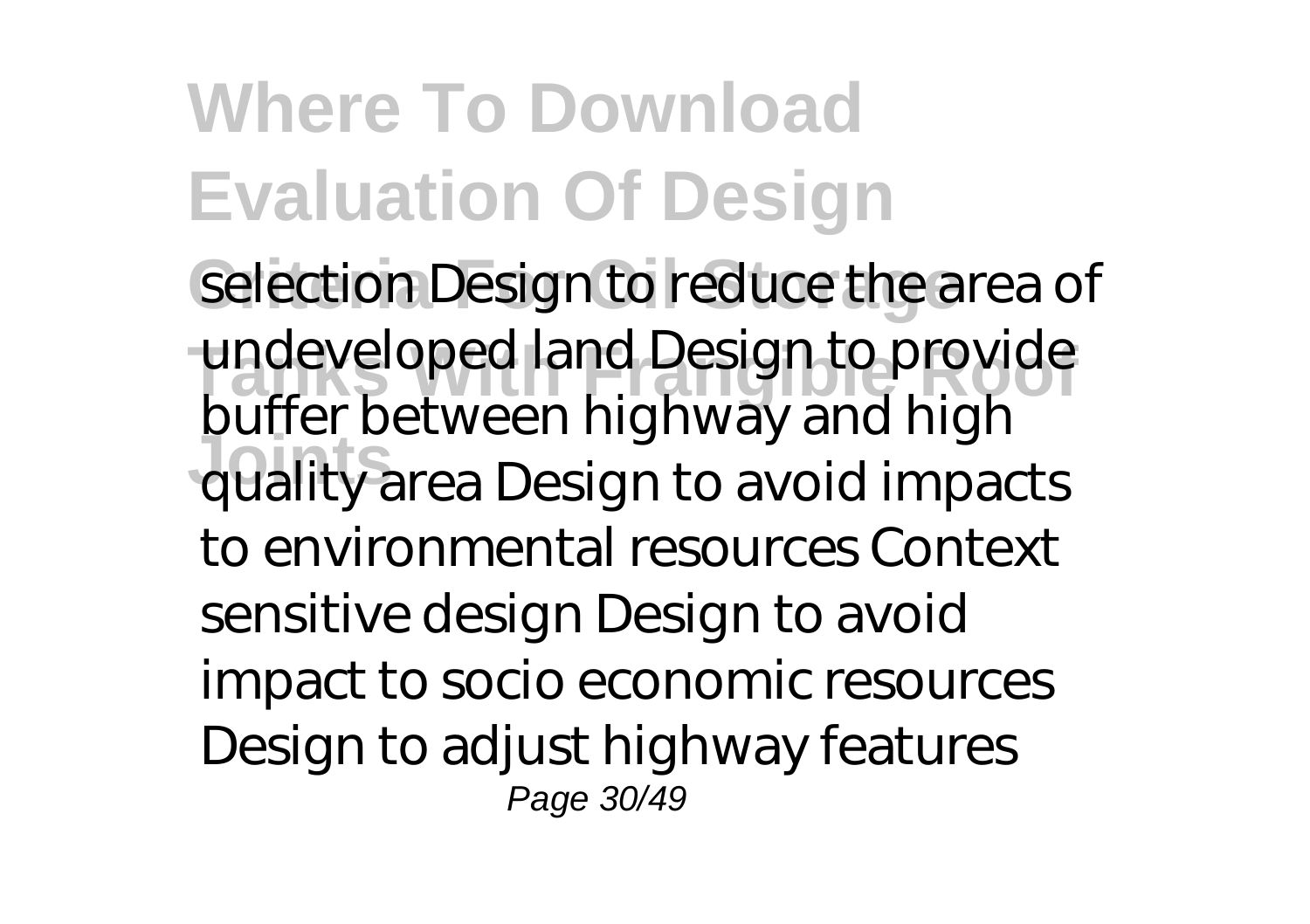**Where To Download Evaluation Of Design Criteria For Oil Storage** using design flexibility Design to utilize visual enhancement Design to **Joints** Construction activities Construction reduce urban heat island effect waste ...

#### **An Evaluation of Sustainable Design and Construction ...**

Page 31/49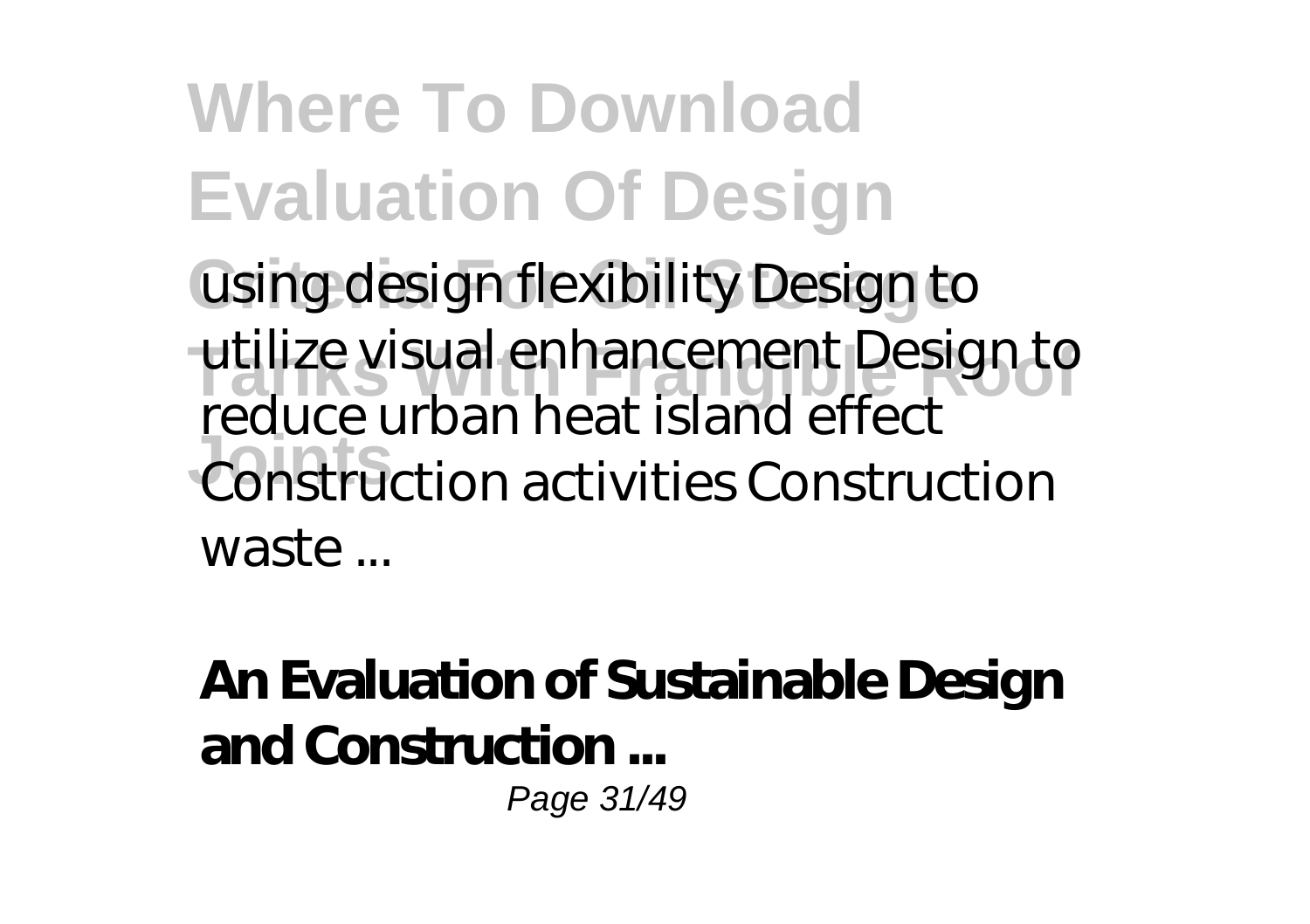**Where To Download Evaluation Of Design** Essential criteria for evaluation designs are internal and external of when the evaluator can decide validity. Internal validity is attained whether a finding is due to the program and cannot be caused by some other factors or biases.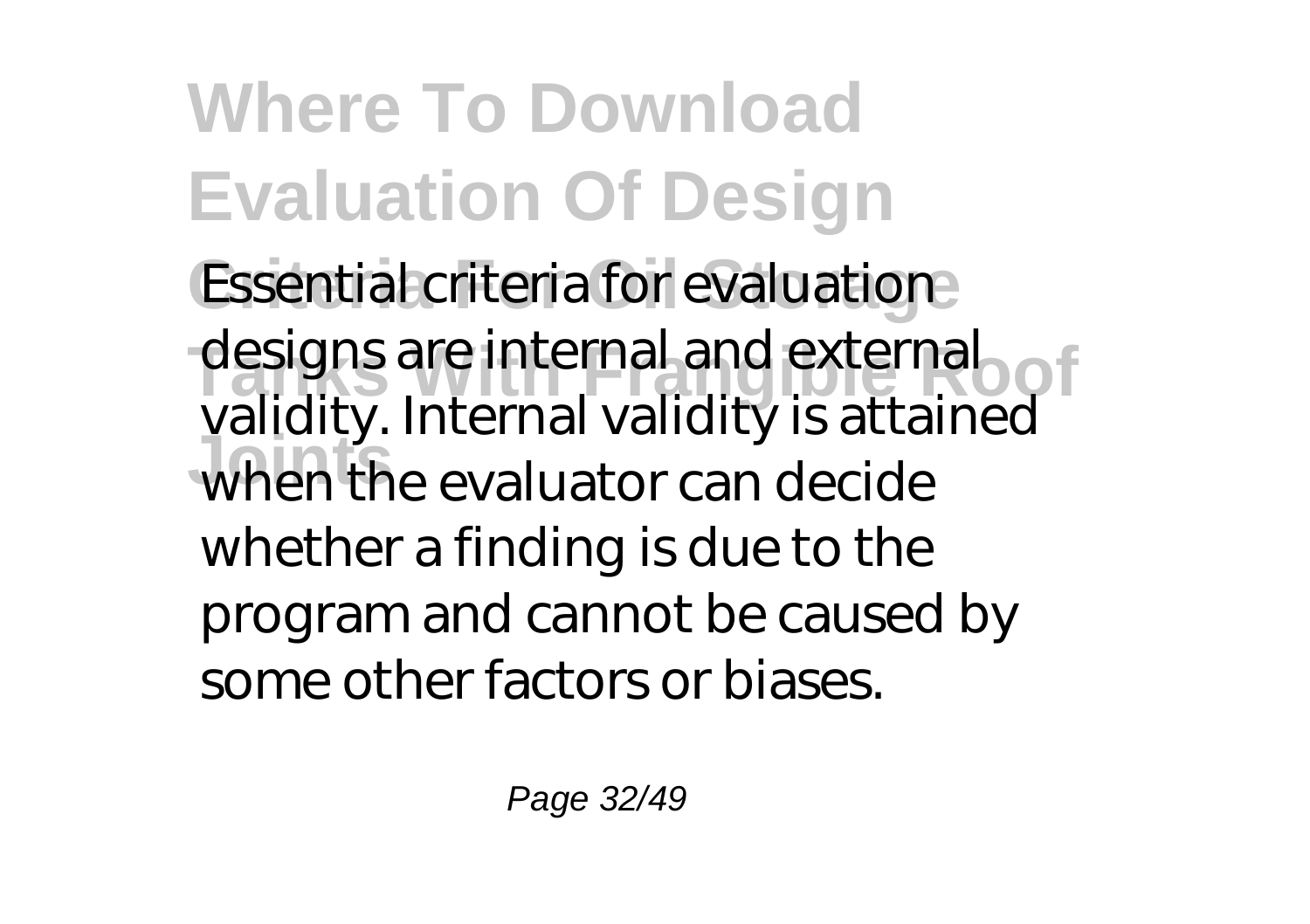**Where To Download Evaluation Of Design Design Evaluation - an overview | ScienceDirect Topics** ngible Roof **Joints** have to give the evaluation a If your results are to be reliable, you structure that will tell you what you want to know. That structure – the arrangement of discovery- is the evaluation' sdesign. The design Page 33/49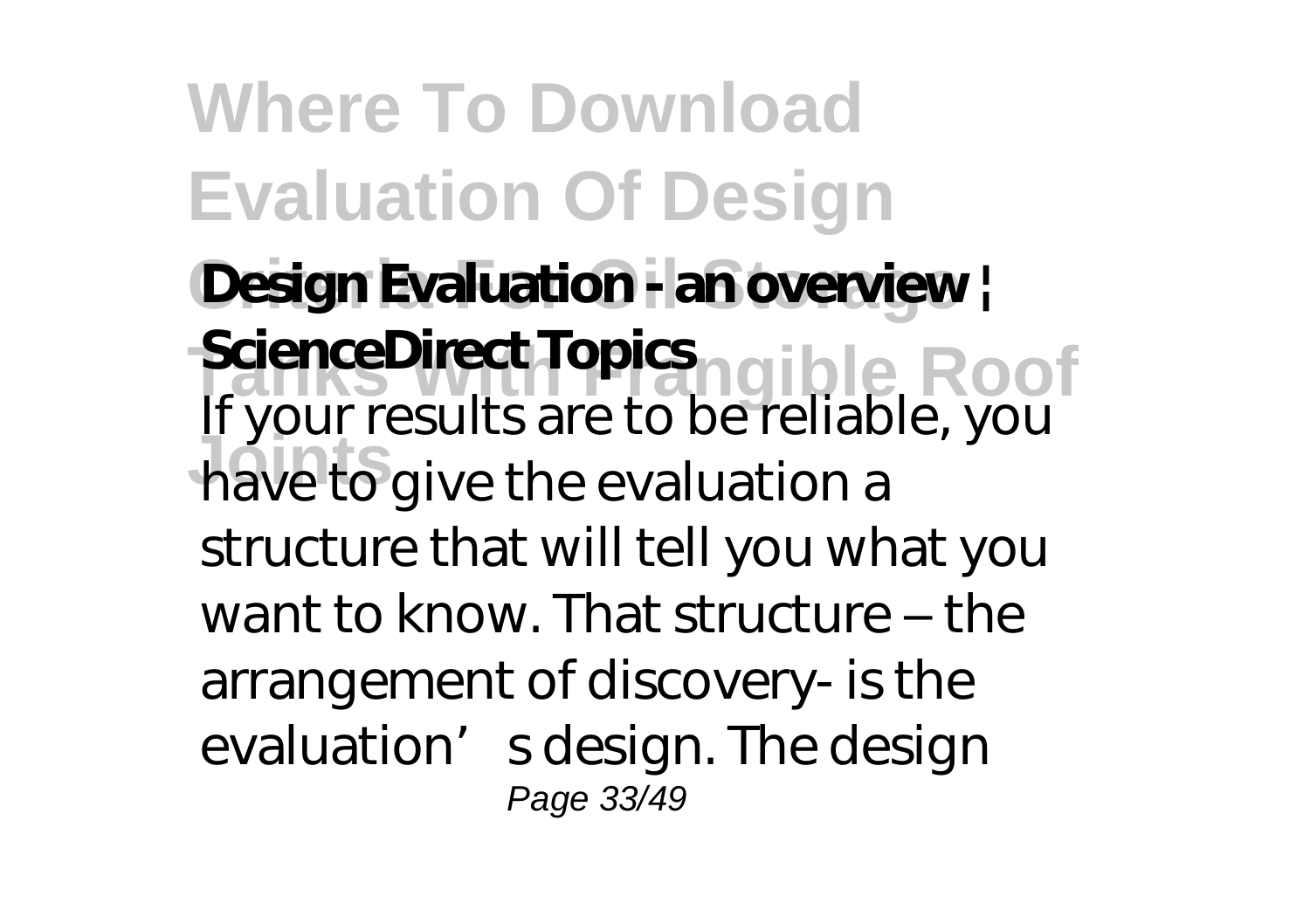**Where To Download Evaluation Of Design** depends on what kinds of questions your evaluation is meant to answer. **Joints** evaluation (research) questions: Some of the most common

**Section 4. Selecting an Appropriate Design for the Evaluation** These guidelines are meant primarily

Page 34/49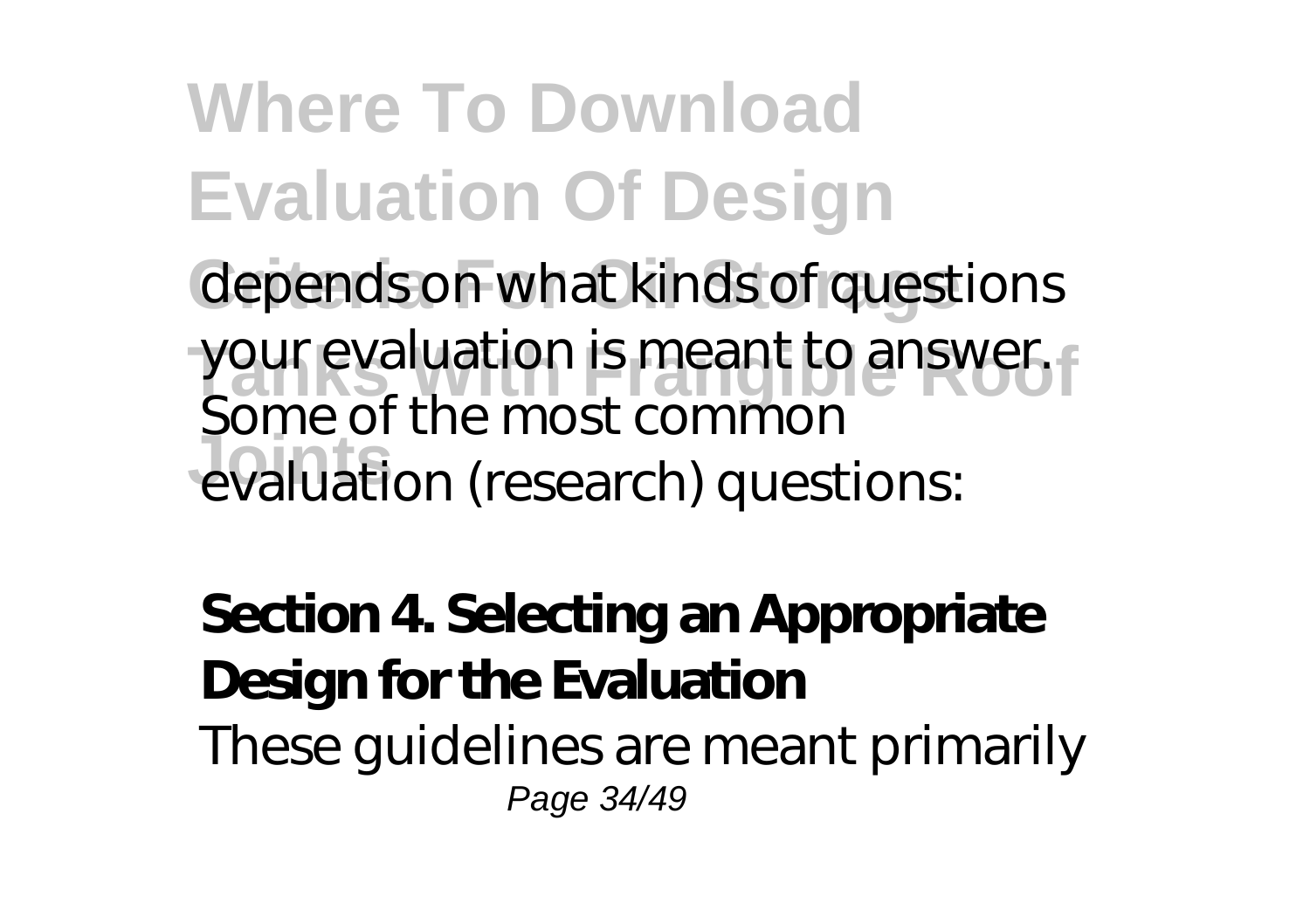**Where To Download Evaluation Of Design** for design, monitoring and evaluation of projects, but the basic principles **Joints** cooperation. Reduction of poverty, are applicable in all types of protection of the environment, and promotion of equality, democracy and human rights are the principal goals of Finland' sdevelopment Page 35/49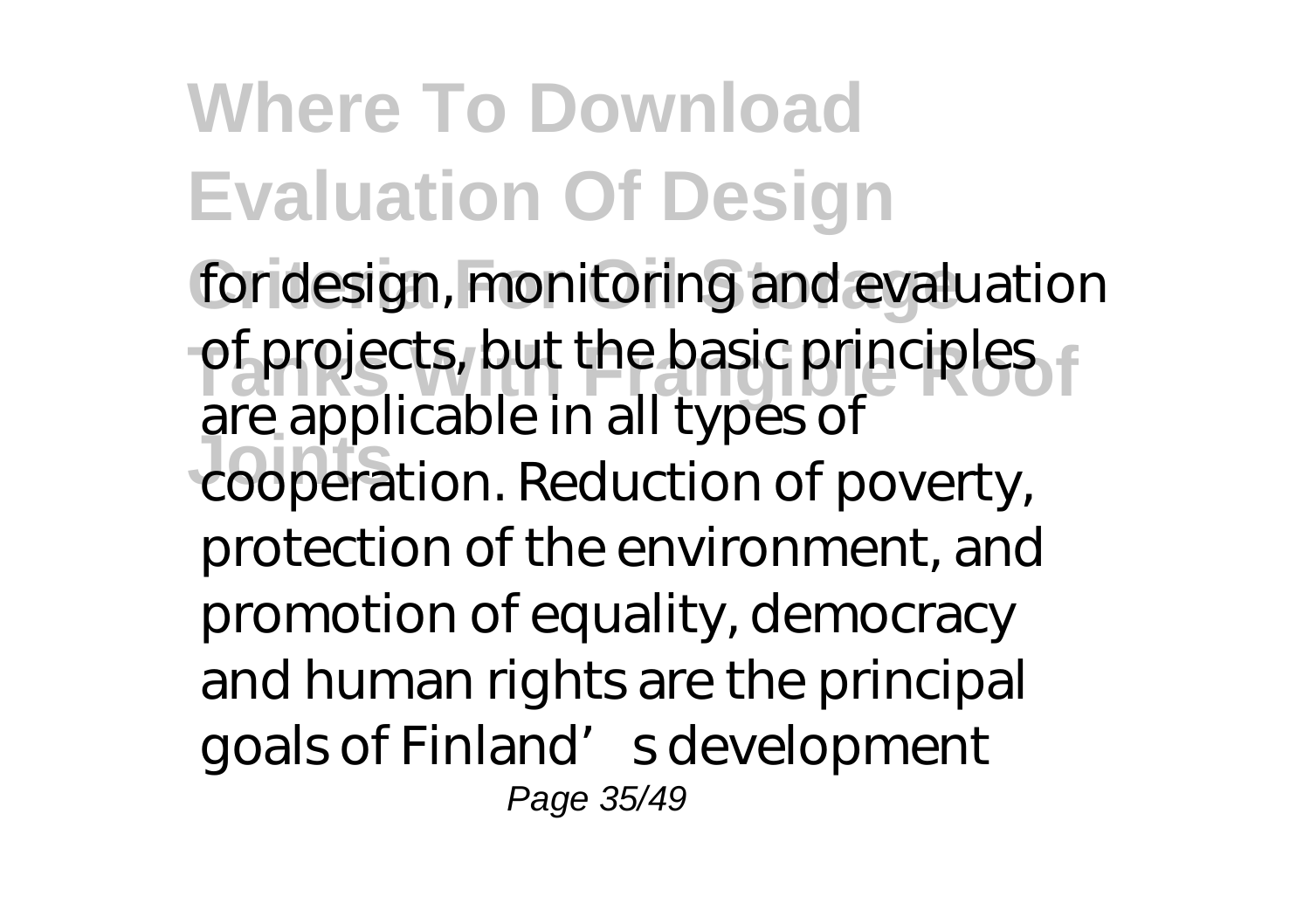**Where To Download Evaluation Of Design cooperation.or Oil Storage Tanks With Frangible Roof Guidelines for Programme Design, Joints Monitoring and Evaluation** In the evaluation of design criteria for steel fabric reinforced concrete wall panel in high rise building, three standard code of design for concrete Page 36/49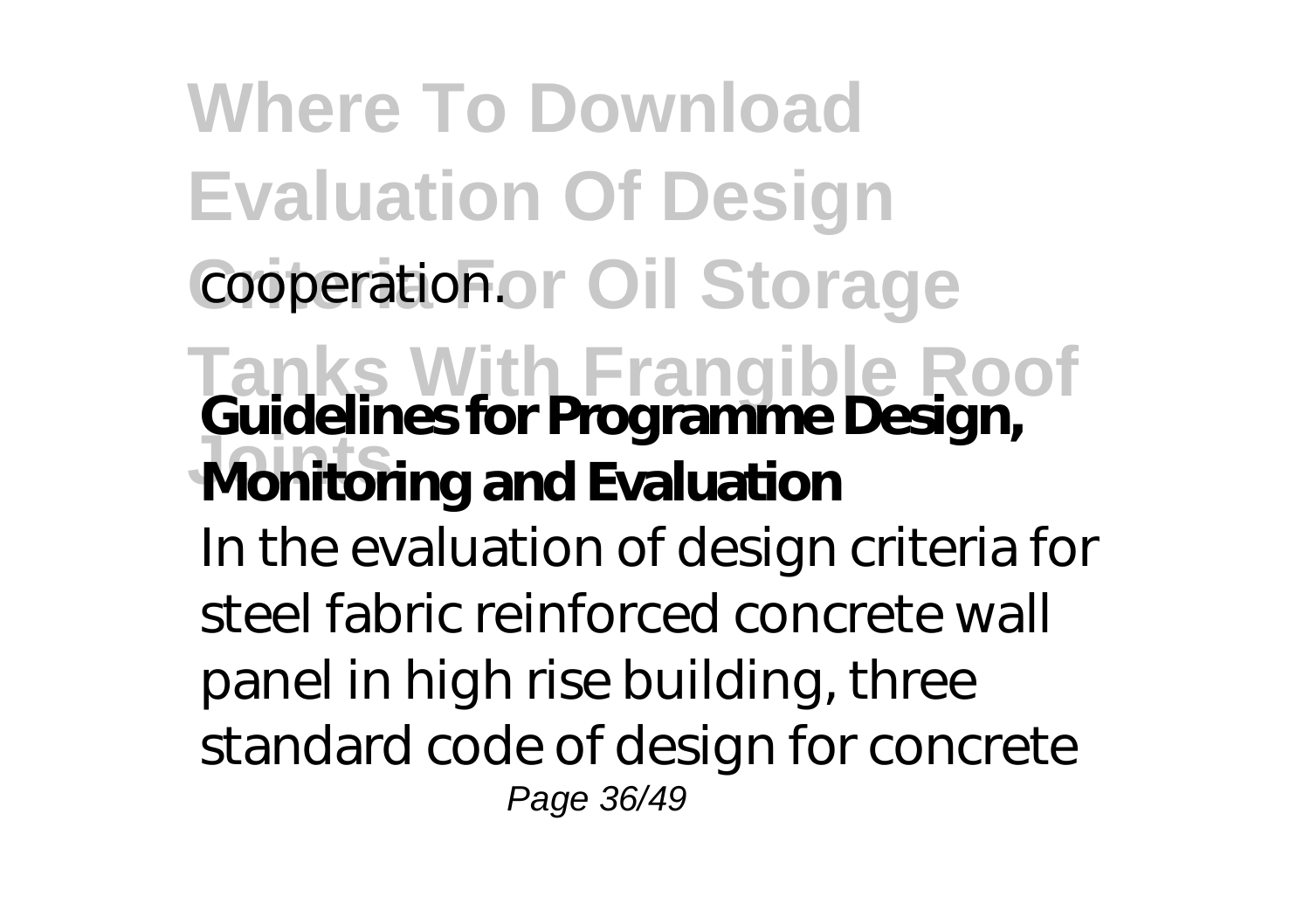**Where To Download Evaluation Of Design** structure are used as a comparison. The three design code are British<sub>oof</sub> **Joints** standard (ACI 318), and Australian standard (BS 8110), American standard (AS 3600).

#### **Evaluation of design criteria for steel fabric reinforced ...**

Page 37/49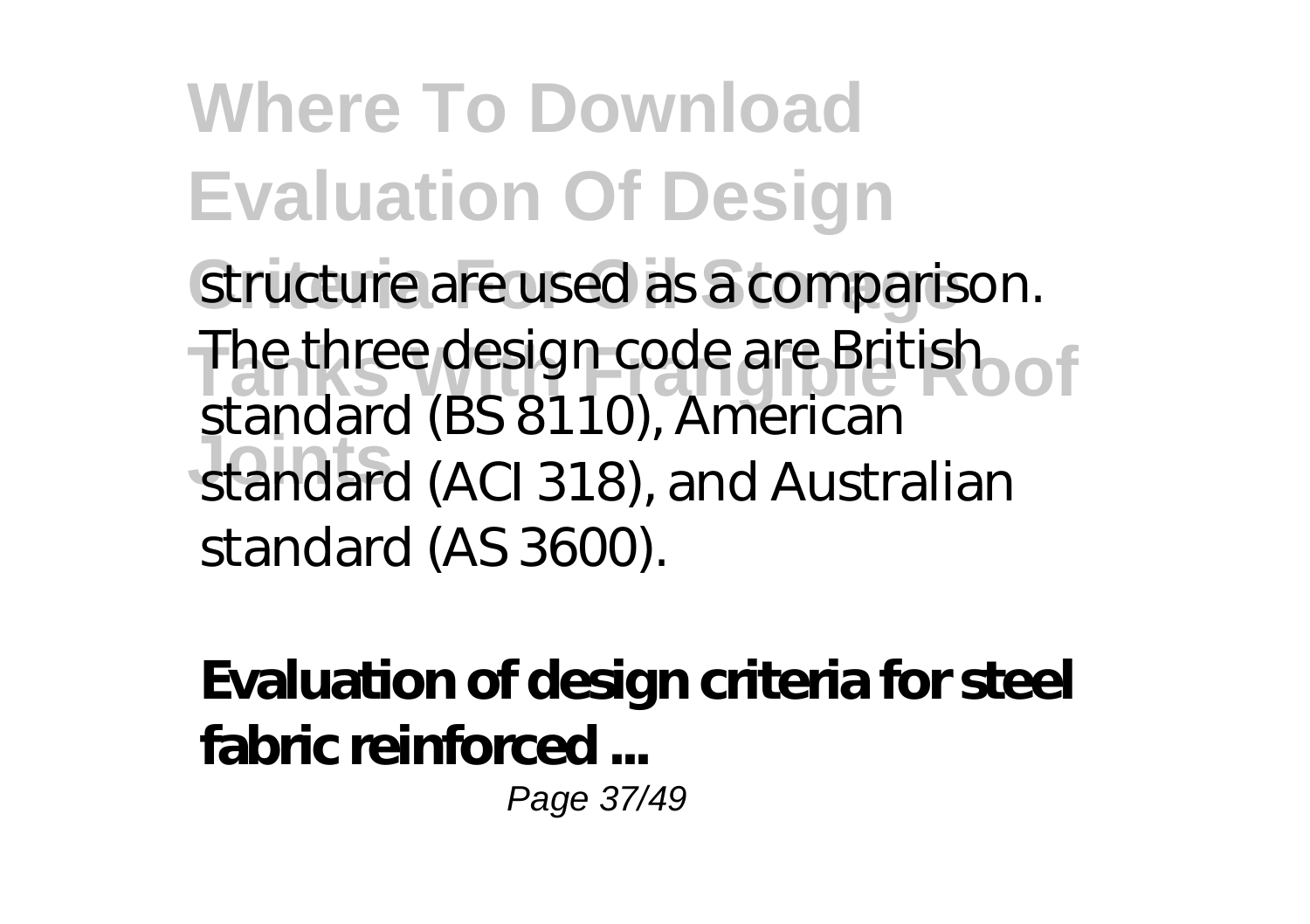**Where To Download Evaluation Of Design** Evaluation is a systematic rage determination of a subject's merit, of **Joints** governed by a set of standards.It can worth and significance, using criteria assist an organization, program, design, project or any other intervention or initiative to assess any aim, realisable concept/proposal, or Page 38/49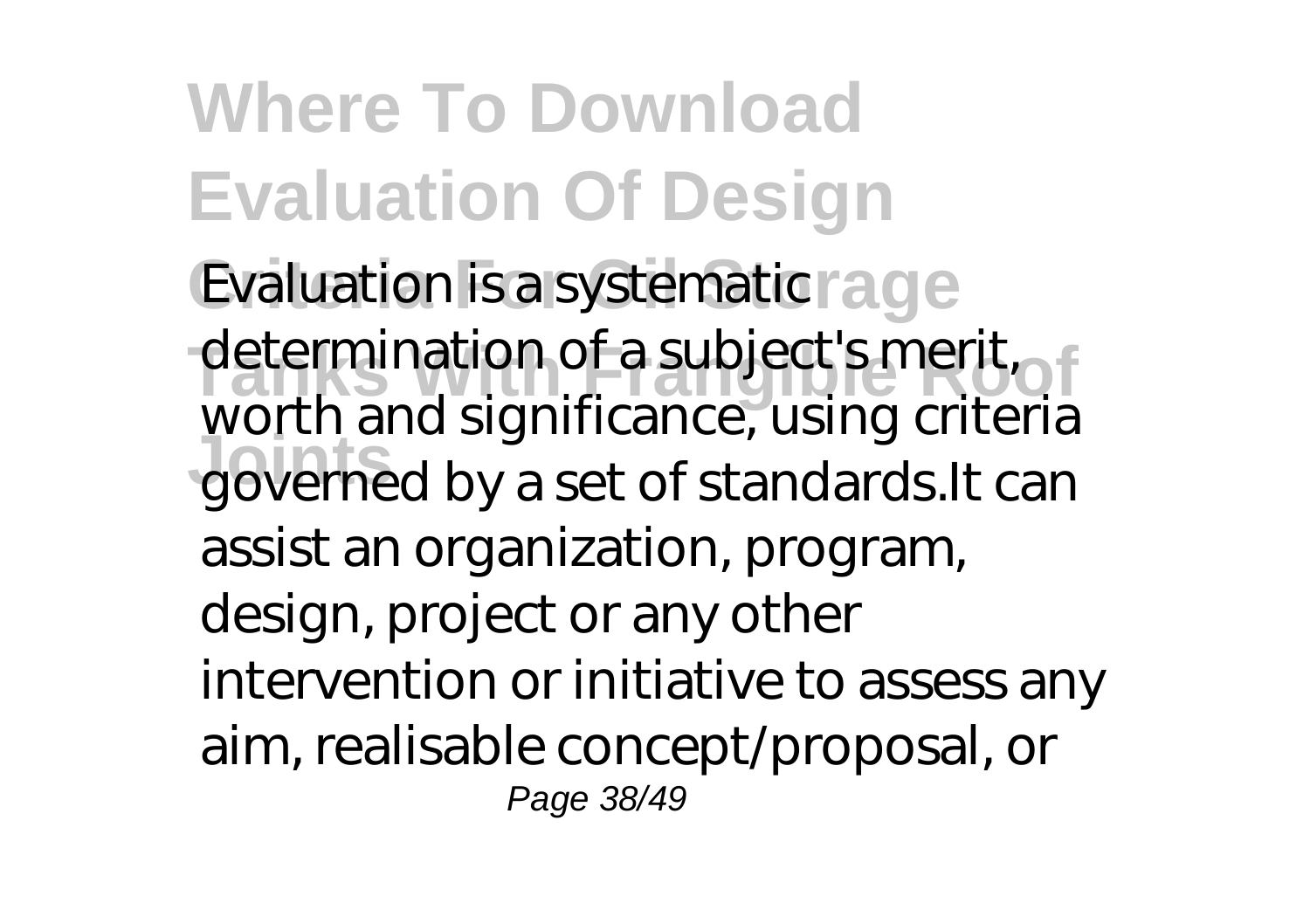**Where To Download Evaluation Of Design** any alternative, to help in decisionmaking; or to ascertain the degree of **Joints** aim ... achievement or value in regard to the

### **Evaluation - Wikipedia**

Unlike processes, you don' t perform projects over and over again; Page 39/49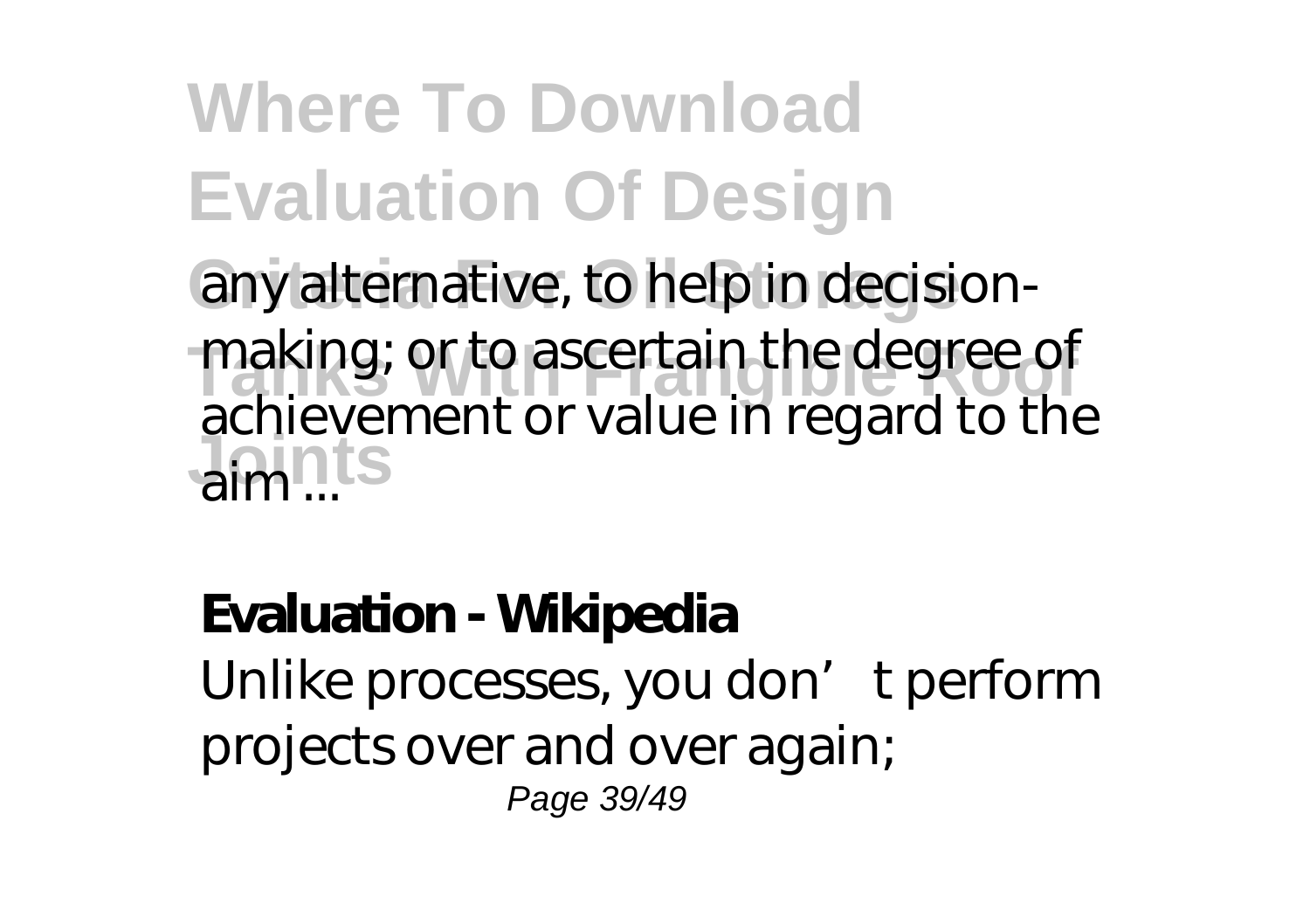**Where To Download Evaluation Of Design** they'e re usually one-time efforts. The metrics of success for any operations **Joints** objectives that the project is intended management project depends on the to meet. Yet many project leaders spend too little time before launching a project figuring out what they want to achieve. In some […] Page 40/49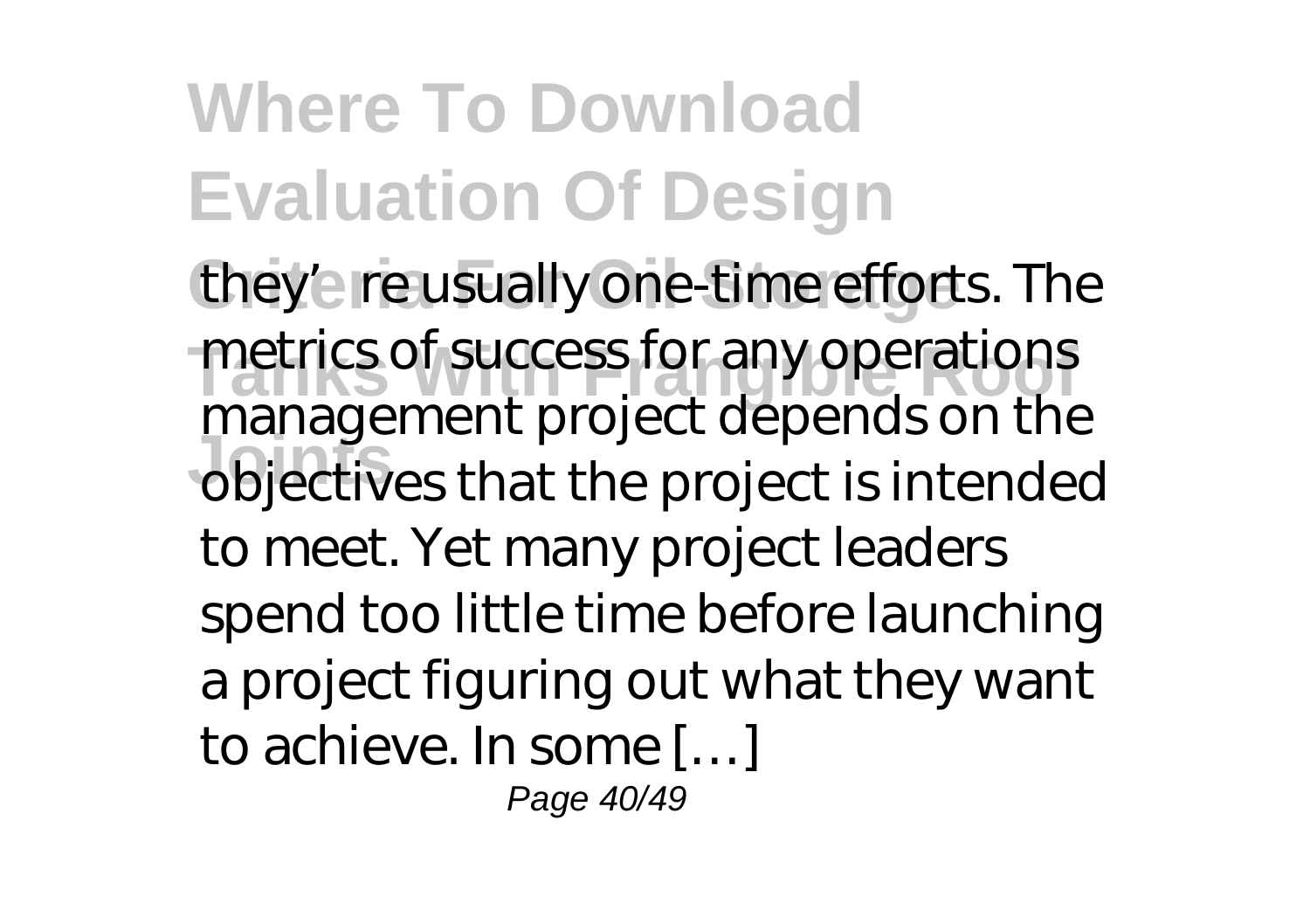**Where To Download Evaluation Of Design Criteria For Oil Storage Tanks With Frangible Roof Joints** Describes research that evaluated the ability of the present design criteria (API 650) to ensure the desired frangible joint behavior. Particular questions include: evaluation of the Page 41/49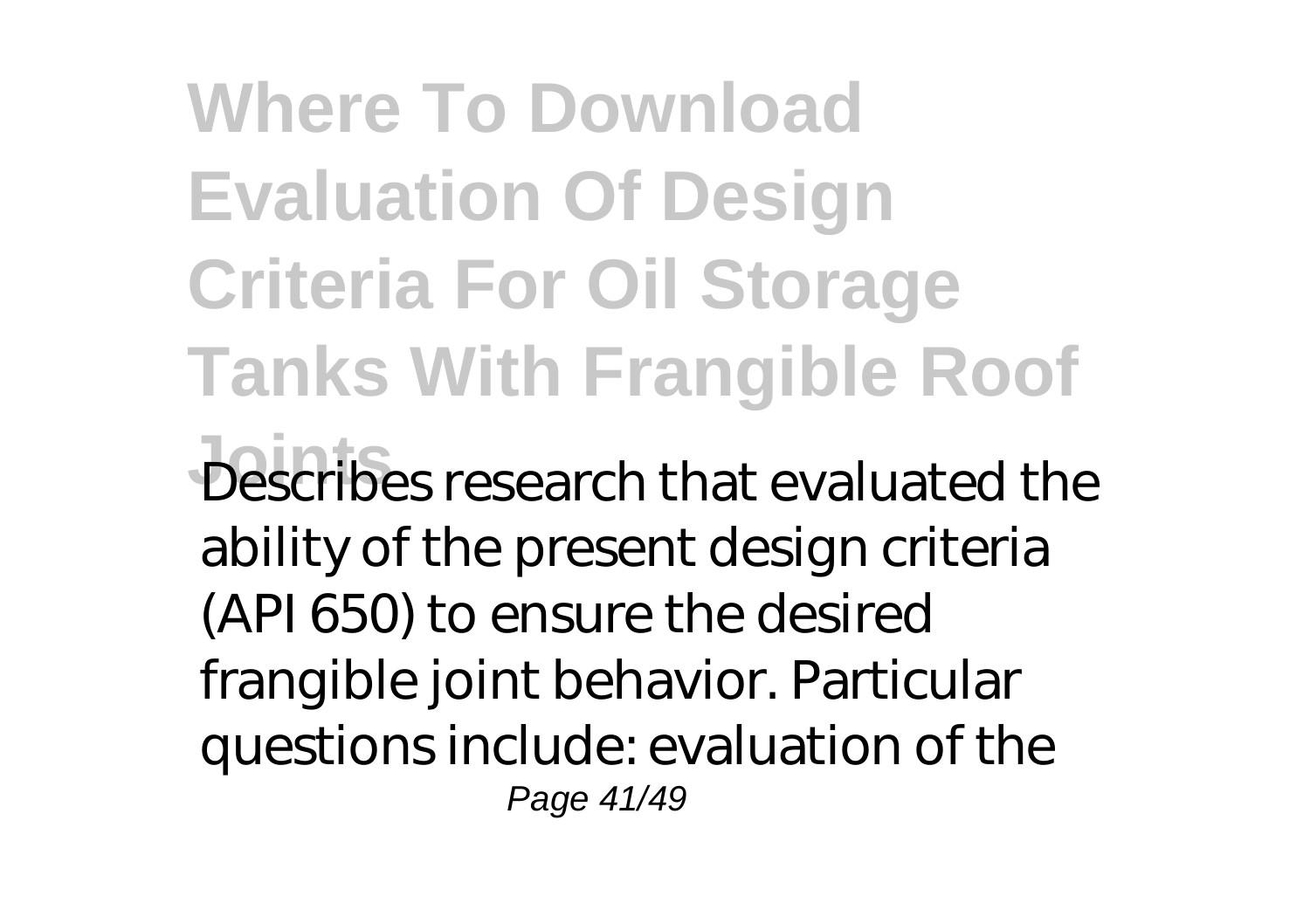**Where To Download Evaluation Of Design** area inequality as a method to predict the buckling response of the Roof **Joints** tank diameter, and weld size on the compression ring; effect of roof slope, frangible joint; effect of the relative strength of the roof-to-shell joint compared to the shell-to-bottom joint. Charts, tables, graphs and Page 42/49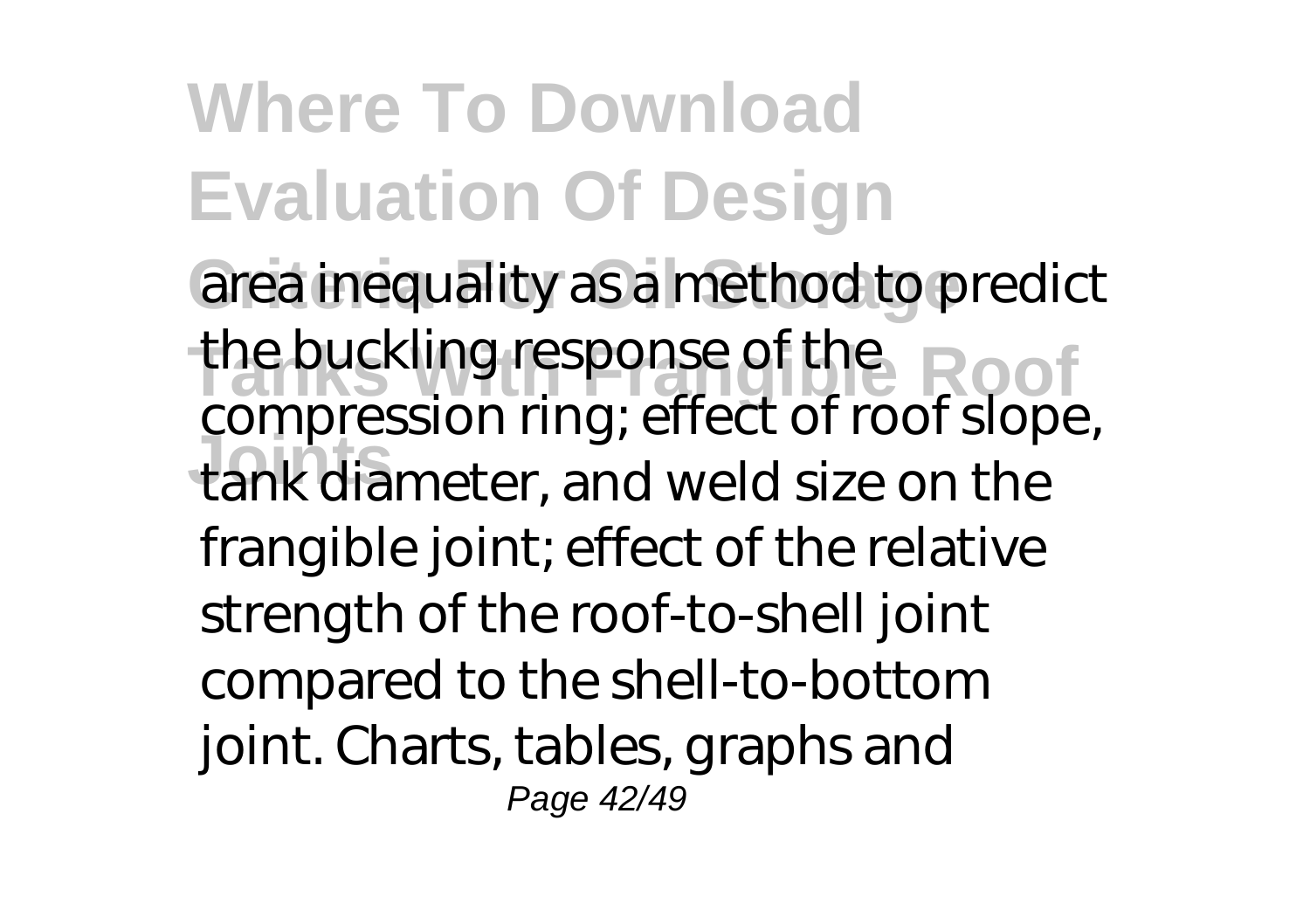**Where To Download Evaluation Of Design** photos. References. Storage **Tanks With Frangible Roof Joints**

Page 43/49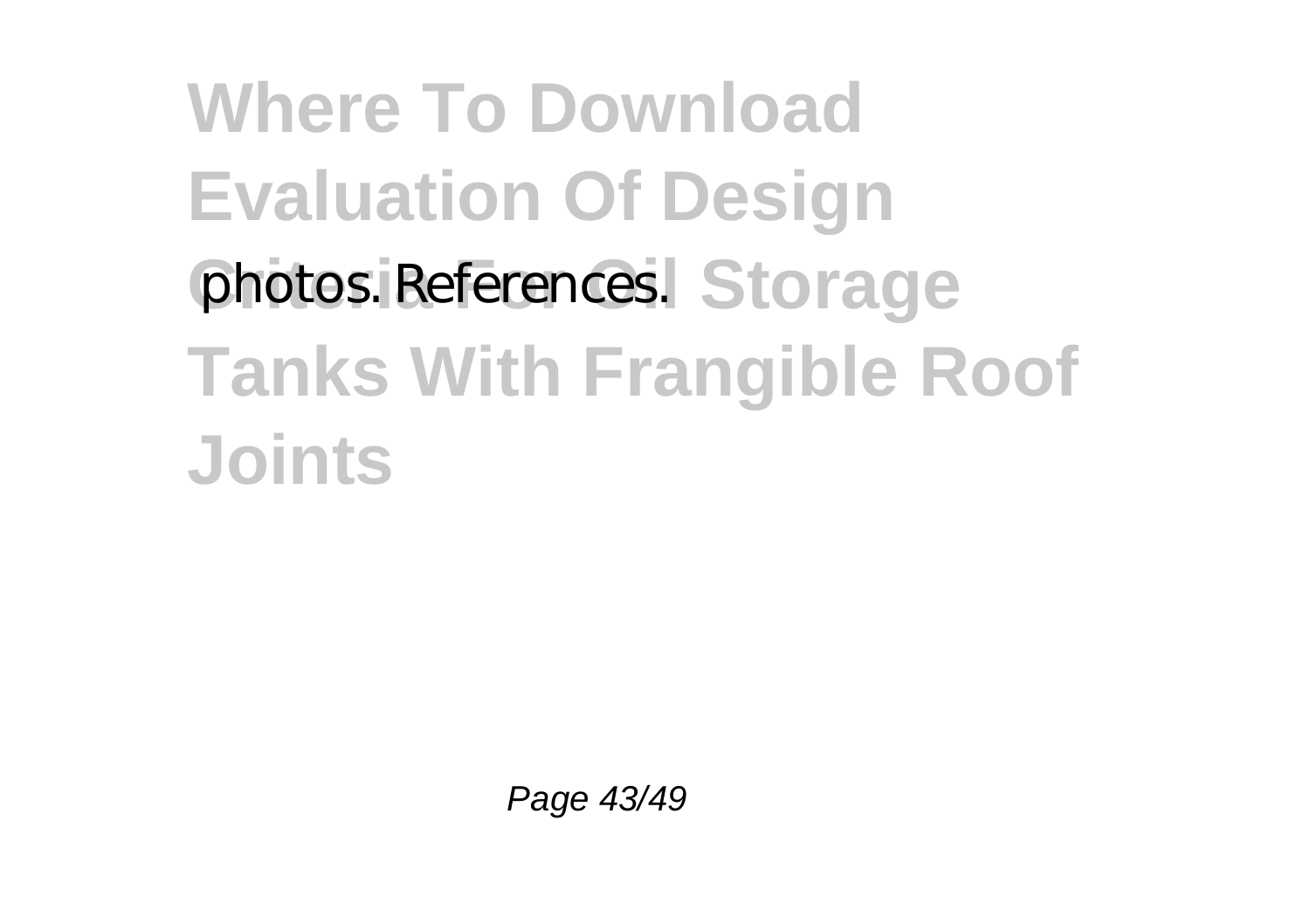**Where To Download Evaluation Of Design** In November 1999, GSA and the U.S. **Department of State convened application Joints** conflicting objectives of security from symposium to discuss the apparently terrorist attack and the design of public buildings in an open society. The symposium sponsors rejected the notion of rigid, prescriptive design Page 44/49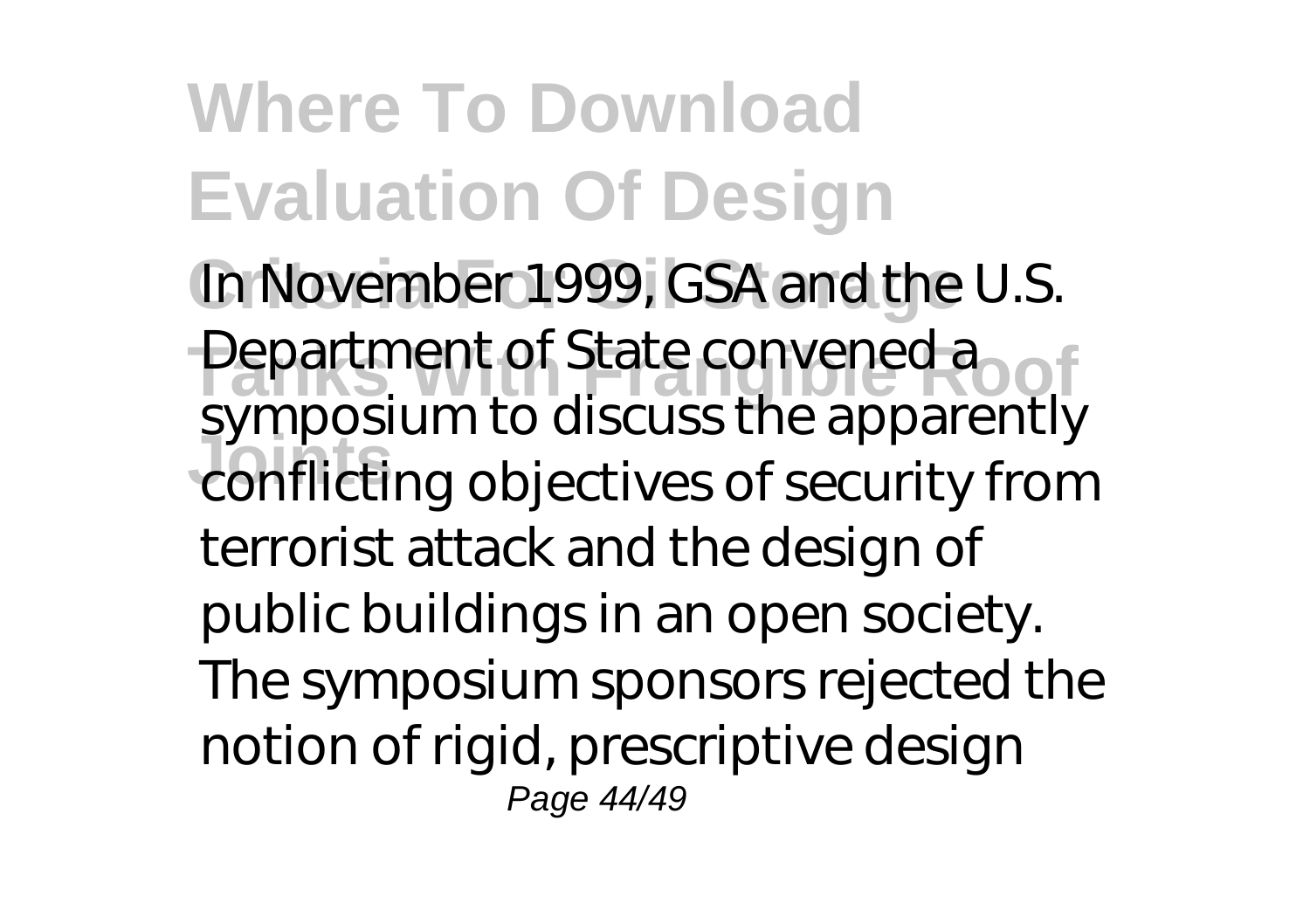**Where To Download Evaluation Of Design** approaches. The symposium<sub>Sie</sub> concluded with a challenge to the of **Joints** craft aesthetically appealing design and security professions to architectural solutions that achieve balanced, performance-based approaches to both openness and security. In response to a request Page 45/49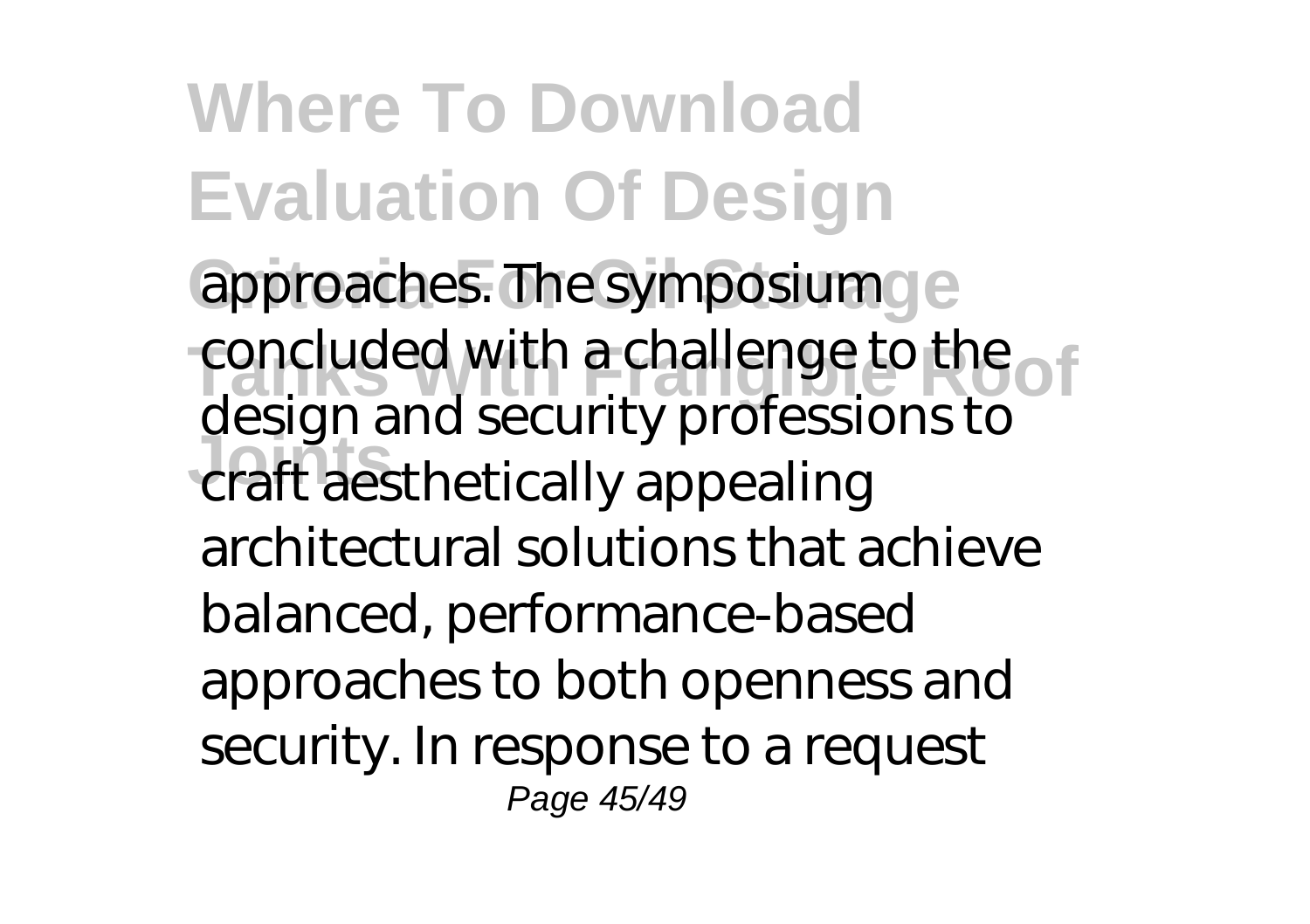**Where To Download Evaluation Of Design** from the Office of the Chief Architect of the Public Buildings Service, the **Joints** assembled a panel of independent National Research Council (NRC) experts, the Committee to Review the Security Design Criteria of the Interagency Security Committee. This committee was tasked to evaluate the Page 46/49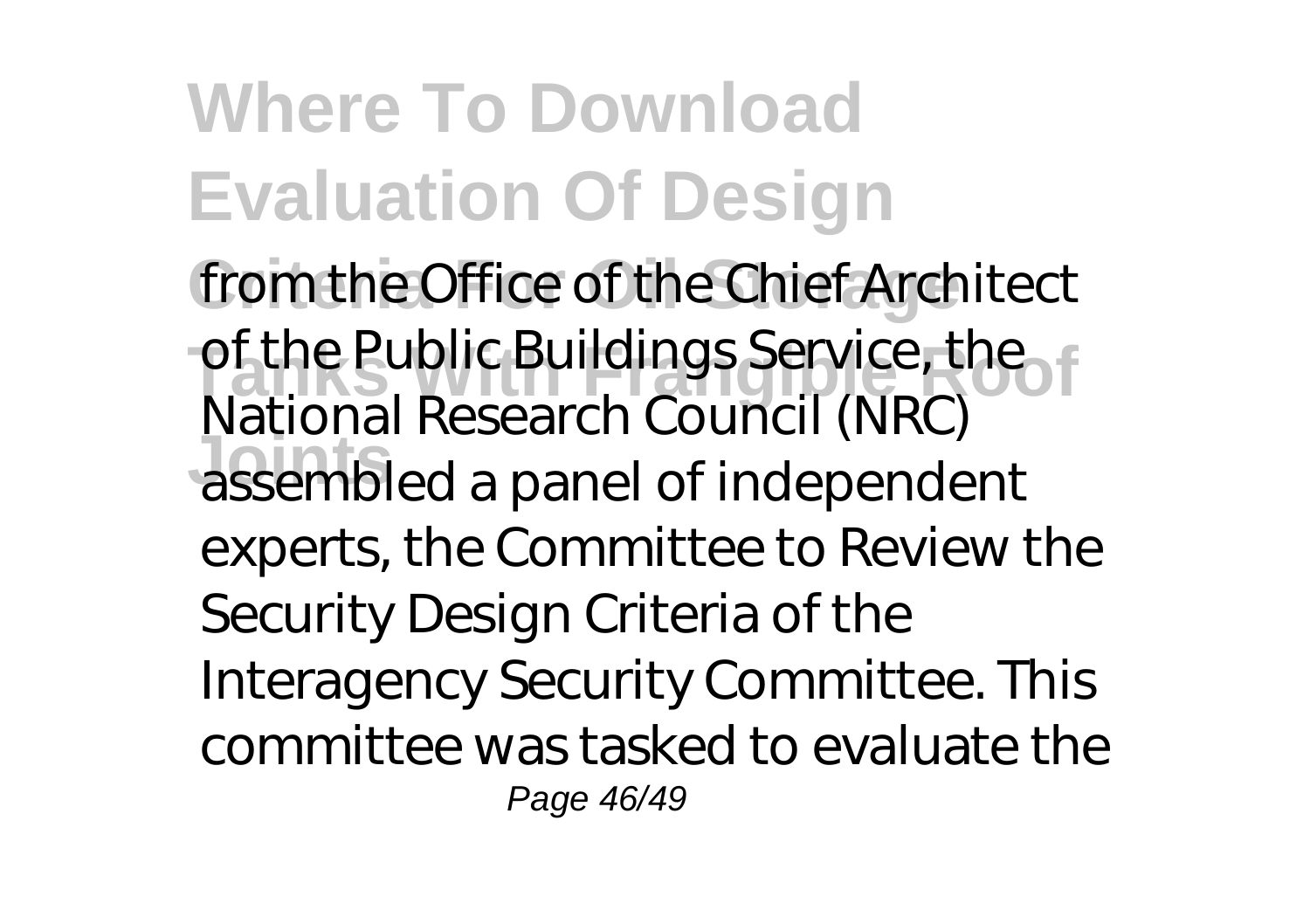**Where To Download Evaluation Of Design ISC Security Design Criteria to e** determine whether particular Roof **Joints** to allow a design professional provisions might be too prescriptive "reasonable flexibility" in achieving desired security and physical protection objectives.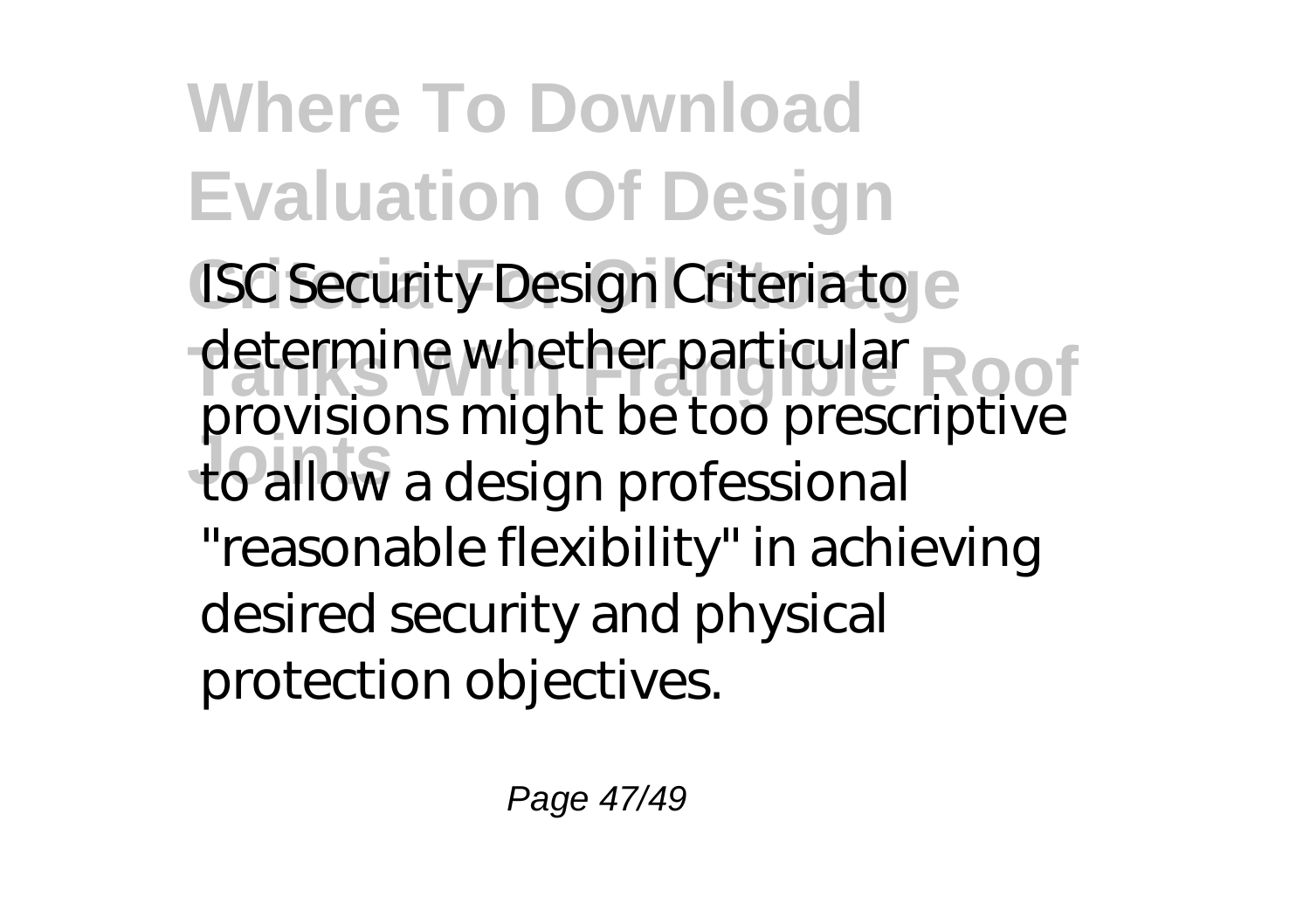### **Where To Download Evaluation Of Design Criteria For Oil Storage Tanks With Frangible Roof Joints**

Page 48/49